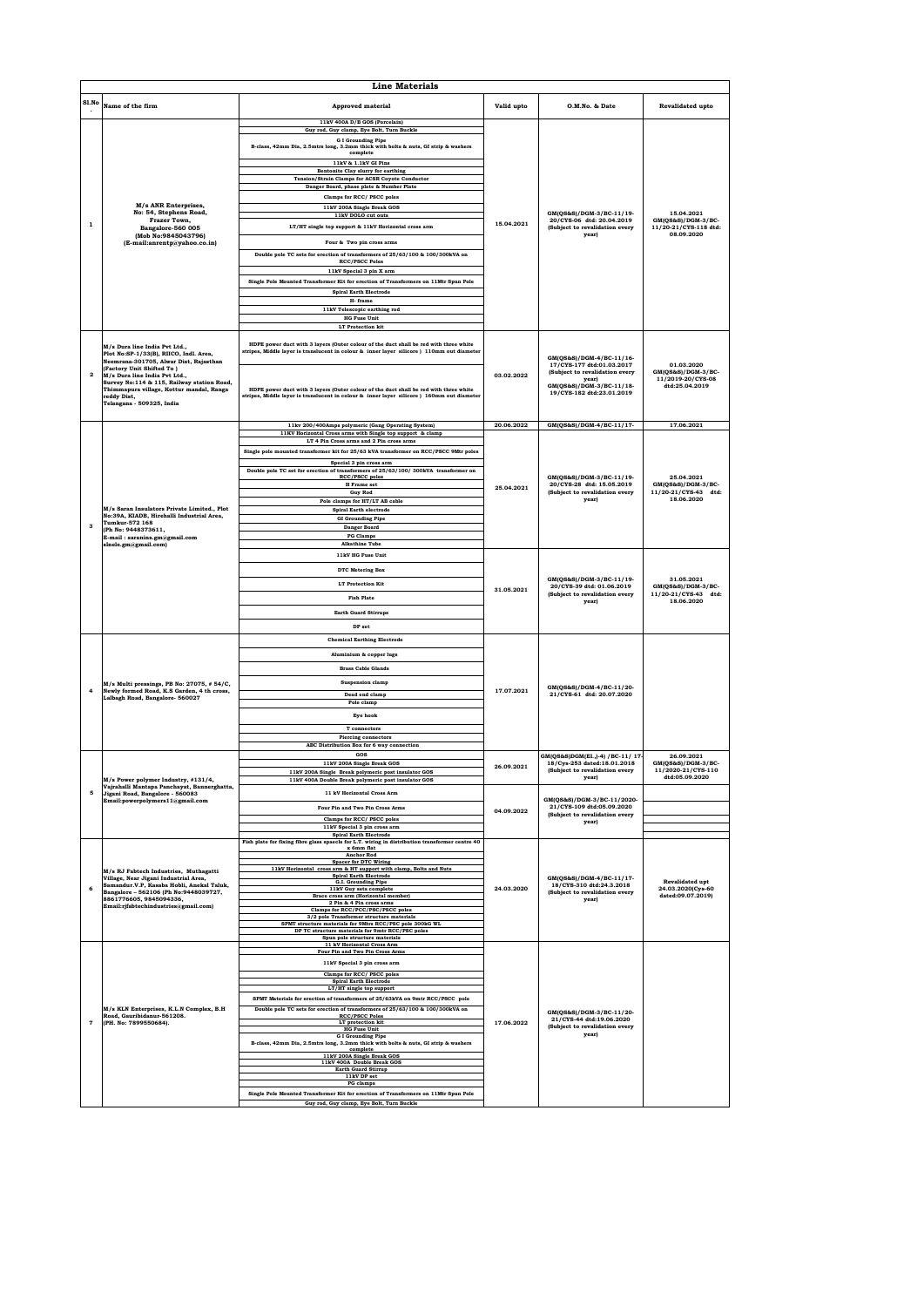|                |                                                                                                                                 | SPMT Materials for erection of transformers of 25/63kVA on 9mtr RCC/PSCC pole                                     |            |                                                                                                  |                                         |
|----------------|---------------------------------------------------------------------------------------------------------------------------------|-------------------------------------------------------------------------------------------------------------------|------------|--------------------------------------------------------------------------------------------------|-----------------------------------------|
|                | M/s K.N Venkatachala Setty & Sons., Bar Line<br>8<br>Road, Tumkur-572101                                                        | Double pole TC sets for erection of transformers of 25/63/100 & 100/300kVA on<br><b>RCC/PSCC Poles</b>            |            |                                                                                                  |                                         |
|                |                                                                                                                                 | 11 kV Horizontal Cross Arm                                                                                        |            |                                                                                                  |                                         |
|                |                                                                                                                                 | LT/HT single top support<br>Four Pin and Two Pin Cross Arms                                                       |            | GM(QS&S)/DGM-3/BC-11/20-                                                                         |                                         |
|                |                                                                                                                                 | 11kV Special 3 pin cross arm<br>Clamps for RCC/ PSCC poles                                                        |            |                                                                                                  |                                         |
|                |                                                                                                                                 | 11kV DP set                                                                                                       |            |                                                                                                  |                                         |
|                |                                                                                                                                 | PG clamps<br><b>G I Grounding Pipe</b>                                                                            | 18.06.2022 | 21/CYS-53 dtd: 30.06.2020                                                                        |                                         |
|                | (Ph No: 0816-2277841)                                                                                                           | B-class, 42mm Dia, 2.5mtrs long, 3.2mm thick with bolts & nuts, GI strip & washers<br>complete                    |            | (Subject to revalidation every<br>year)                                                          |                                         |
|                |                                                                                                                                 | H. Frame set                                                                                                      |            |                                                                                                  |                                         |
|                |                                                                                                                                 | Fish plate<br><b>Earth Guard Stirrup</b>                                                                          |            |                                                                                                  |                                         |
|                |                                                                                                                                 | 11kV Danger Board                                                                                                 |            |                                                                                                  |                                         |
|                |                                                                                                                                 | <b>Alkathine</b> tubes<br><b>Anticlimbing Device</b>                                                              |            |                                                                                                  |                                         |
|                |                                                                                                                                 | Guy set (Insulator & GI Wire has to be purchased by BESCOM approved vendors)<br>11kV HG Fuse Unit                 |            |                                                                                                  |                                         |
|                |                                                                                                                                 | 11kV 200A Single Break GOS                                                                                        |            |                                                                                                  |                                         |
|                |                                                                                                                                 | SPMT Materials for erection of transformers of 25/63kVA on 9mtr RCC/PSCC pole                                     |            |                                                                                                  |                                         |
|                |                                                                                                                                 | Double pole TC sets for erection of transformers of 25/63/100 & 100/300kVA on<br><b>RCC/PSCC Poles</b>            |            |                                                                                                  |                                         |
|                |                                                                                                                                 | 11 kV Horizontal Cross Arm                                                                                        |            |                                                                                                  |                                         |
|                |                                                                                                                                 | LT/HT single top support<br>Four Pin and Two Pin Cross Arms                                                       |            |                                                                                                  |                                         |
|                | M/s Saraswathi Steel Industries,                                                                                                | Clamps for RCC/ PSCC poles                                                                                        |            | GM(QS&S)/DGM-3/BC-11/20-                                                                         |                                         |
| $\overline{9}$ | Bar line Road.<br><b>Tumkur-575101</b>                                                                                          | 11kV DP set<br>PG clamps                                                                                          | 18.06.2022 | 21/CYS-45 dtd: 19.06.2020                                                                        |                                         |
|                | (PH. No: 9980375848).                                                                                                           | <b>G I Grounding Pipe</b><br>B-class, 42mm Dia, 2.5mtrs long, 3.2mm thick with bolts & nuts, GI strip & washers   |            | (Subject to revalidation every<br>year)                                                          |                                         |
|                |                                                                                                                                 | complete                                                                                                          |            |                                                                                                  |                                         |
|                |                                                                                                                                 | <b>H</b> Frame set<br><b>Fish plate</b>                                                                           |            |                                                                                                  |                                         |
|                |                                                                                                                                 | <b>Earth Guard Stirrup</b><br>11kV Danger Board                                                                   |            |                                                                                                  |                                         |
|                |                                                                                                                                 | <b>Alkathine</b> tubes                                                                                            |            |                                                                                                  |                                         |
|                |                                                                                                                                 | <b>Anticlimbing Device</b><br>Guy set (Insulator & GI Wire has to be purchased by BESCOM approved vendors)        |            |                                                                                                  |                                         |
|                |                                                                                                                                 | SPMT Materials for erection of transformers of 25/63kVA on 9mtr RCC/PSCC pole                                     |            |                                                                                                  |                                         |
|                |                                                                                                                                 | Double pole TC sets for erection of transformers of 25/63/100 & 100/300kVA on                                     |            |                                                                                                  |                                         |
|                |                                                                                                                                 | <b>RCC/PSCC Poles</b>                                                                                             |            |                                                                                                  |                                         |
|                |                                                                                                                                 | 11 kV Horizontal Cross Arm                                                                                        |            |                                                                                                  |                                         |
|                |                                                                                                                                 | LT/HT single top support                                                                                          |            |                                                                                                  |                                         |
|                |                                                                                                                                 |                                                                                                                   |            |                                                                                                  |                                         |
|                |                                                                                                                                 | Four Pin and Two Pin Cross Arms                                                                                   |            | GM(QS&S)/DGM-3/BC-11/20-<br>21/CYS-47 dtd: 19.06.2020<br>(Subject to revalidation every<br>year) |                                         |
|                |                                                                                                                                 | 11kV Special 3 pin cross arm                                                                                      |            |                                                                                                  |                                         |
|                |                                                                                                                                 |                                                                                                                   |            |                                                                                                  |                                         |
|                |                                                                                                                                 | Clamps for RCC/ PSCC poles                                                                                        |            |                                                                                                  |                                         |
|                |                                                                                                                                 | 11kV DP set                                                                                                       |            |                                                                                                  |                                         |
|                | M/s Balaji Enterprises, Shed No: L7, KSSIDC,<br>Industrial Estate, B.H Road, Tumkur-575103<br>(PH. No: 9986855653, 9980725482). | PG clamps                                                                                                         |            |                                                                                                  |                                         |
|                |                                                                                                                                 | <b>G I Grounding Pipe</b>                                                                                         |            |                                                                                                  |                                         |
| 10             |                                                                                                                                 | B-class, 42mm Dia, 2.5mtrs long, 3.2mm thick with bolts & nuts, GI strip & washers                                | 18.06.2022 |                                                                                                  |                                         |
|                |                                                                                                                                 |                                                                                                                   |            |                                                                                                  |                                         |
|                |                                                                                                                                 |                                                                                                                   |            |                                                                                                  |                                         |
|                |                                                                                                                                 | H- Frame set                                                                                                      |            |                                                                                                  |                                         |
|                |                                                                                                                                 | <b>Fish plate</b>                                                                                                 |            |                                                                                                  |                                         |
|                |                                                                                                                                 | <b>Earth Guard Stirrup</b>                                                                                        |            |                                                                                                  |                                         |
|                |                                                                                                                                 |                                                                                                                   |            |                                                                                                  |                                         |
|                |                                                                                                                                 | 11kV Danger Board                                                                                                 |            |                                                                                                  |                                         |
|                |                                                                                                                                 | <b>Alkathine</b> tubes                                                                                            |            |                                                                                                  |                                         |
|                |                                                                                                                                 |                                                                                                                   |            |                                                                                                  |                                         |
|                |                                                                                                                                 | <b>Anticlimbing Device</b>                                                                                        |            |                                                                                                  |                                         |
|                |                                                                                                                                 |                                                                                                                   |            |                                                                                                  |                                         |
|                |                                                                                                                                 | Guy set (Insulator & GI Wire has to be purchased by BESCOM approved vendors)                                      |            |                                                                                                  |                                         |
|                |                                                                                                                                 |                                                                                                                   |            |                                                                                                  |                                         |
|                |                                                                                                                                 | 11KV Horizontal Cross arms and Special 3 pin cross arms with pole clamp                                           |            |                                                                                                  |                                         |
|                |                                                                                                                                 |                                                                                                                   |            |                                                                                                  |                                         |
|                |                                                                                                                                 | LT 4 Pin cross arms and 2 Pin Cross arms with pole clamp                                                          |            |                                                                                                  |                                         |
|                |                                                                                                                                 | Guy set                                                                                                           |            |                                                                                                  |                                         |
|                |                                                                                                                                 |                                                                                                                   |            |                                                                                                  |                                         |
|                |                                                                                                                                 | Single top support HT/LT                                                                                          |            |                                                                                                  |                                         |
|                |                                                                                                                                 | Single Pole transformer mounting structure<br>Earth Guard Stirrup                                                 |            |                                                                                                  |                                         |
|                | M/s Manjunatha Industries, Survey No:77,<br>Plot No:1,2,3,4 &5, Beereshwara Complex,                                            | PG clamps                                                                                                         |            | GM(QS&S)/DGM-3/BC-11/18-                                                                         | 17.01.2021                              |
| 11             | Karihobanahalli Main Road, Peenya 2nd stage,                                                                                    |                                                                                                                   | 17.01.2021 | 19/CYS-170 dtd: 17.01.2019<br>(Subject to revalidation every                                     | GM(OS&S)/DGM-3/BC-<br>11/2020-21/CYS-92 |
|                | Bangalore - 560058<br>(ph No: 9972907828, 9353030303)(E-mail:                                                                   | 11kV spun pole structure set                                                                                      |            | year)                                                                                            | dtd:17.08.2020                          |
|                | manjunathaindutries9@gmail.com]                                                                                                 | Double Pole transformer structure material<br><b>DP</b> set Material                                              |            |                                                                                                  |                                         |
|                |                                                                                                                                 | Earthing Material/ Grounding pipe                                                                                 |            |                                                                                                  |                                         |
|                |                                                                                                                                 | <b>Spiral Earth electrode</b>                                                                                     |            |                                                                                                  |                                         |
|                |                                                                                                                                 | Bolt & Nuts of various sizes                                                                                      |            |                                                                                                  |                                         |
|                |                                                                                                                                 | <b>Caution/Danger Board</b>                                                                                       |            |                                                                                                  |                                         |
|                |                                                                                                                                 | <b>Anti climbing Device</b>                                                                                       |            |                                                                                                  |                                         |
|                |                                                                                                                                 |                                                                                                                   |            |                                                                                                  |                                         |
|                |                                                                                                                                 | 11kV 200A Single Break GOS                                                                                        | 18.02.2021 | GM(QS&S)/DGM-3/BC-11/18-                                                                         | 18.02.2021                              |
|                | M/s ETA Engineers Bangalore Private Ltd.,                                                                                       | 11kV Horizontal cross arms with bolts & Nuts with washers                                                         |            |                                                                                                  |                                         |
|                | Plot No:197-200, Sompura 1st stage, KIADB<br>Industrial Area, Dabaspet, Nelamangala Taluk,                                      | 2 Pin & 4 Pin Horizontal cross arm with bolts & Nuts with washers                                                 |            |                                                                                                  |                                         |
| 12             | Bangalore Rural District - 562111                                                                                               | Special 3 pin X arms with bolts & Nuts with washers                                                               |            | GM(QS&S)/DGM-3/BC-11/18-<br>19/CYS-193 dtd: 12.02.2019                                           |                                         |
|                | Contact No: 080-41696721<br>080-65319361                                                                                        |                                                                                                                   | 06.02.2021 | (Subject to revalidation every                                                                   |                                         |
|                | Email:info@etaengineers.in,<br>projects@etaengineers.in                                                                         | LT & HT Single Top support<br>Braces for cross arm                                                                |            | year)                                                                                            |                                         |
|                |                                                                                                                                 | <b>EG</b> strirups                                                                                                |            |                                                                                                  |                                         |
|                |                                                                                                                                 | <b>Spiral Earth Electrode</b>                                                                                     |            |                                                                                                  |                                         |
|                | M/s Prism Engineering Works,<br>Plot No: 17/841B, Hunashukatti Road,                                                            | Single pole mounted transformer kit & Double pole TC set<br>11kV DP set                                           |            |                                                                                                  |                                         |
| 13             | Ranebennur - 581115(Haveri)<br><b>Contact No: 9341442958</b>                                                                    | 11kV Horizontal Cross Arms                                                                                        | 10.02.2021 | GM(QS&S)/DGM-3/BC-11/18-<br>19/CYS-194 dtd: 13.02.2019                                           |                                         |
|                | 9482930989<br>Email ID: gcmaidur.1989@gmail.com                                                                                 | 4 Pin, 3 Pin & 2 Pin cross Arms<br><b>Guy Rod</b><br>Earthing Pipe (B class, 40mm Dia, 2.5mtrs long 3.2 mm thick) |            | (Subject to revalidation every<br>year)                                                          |                                         |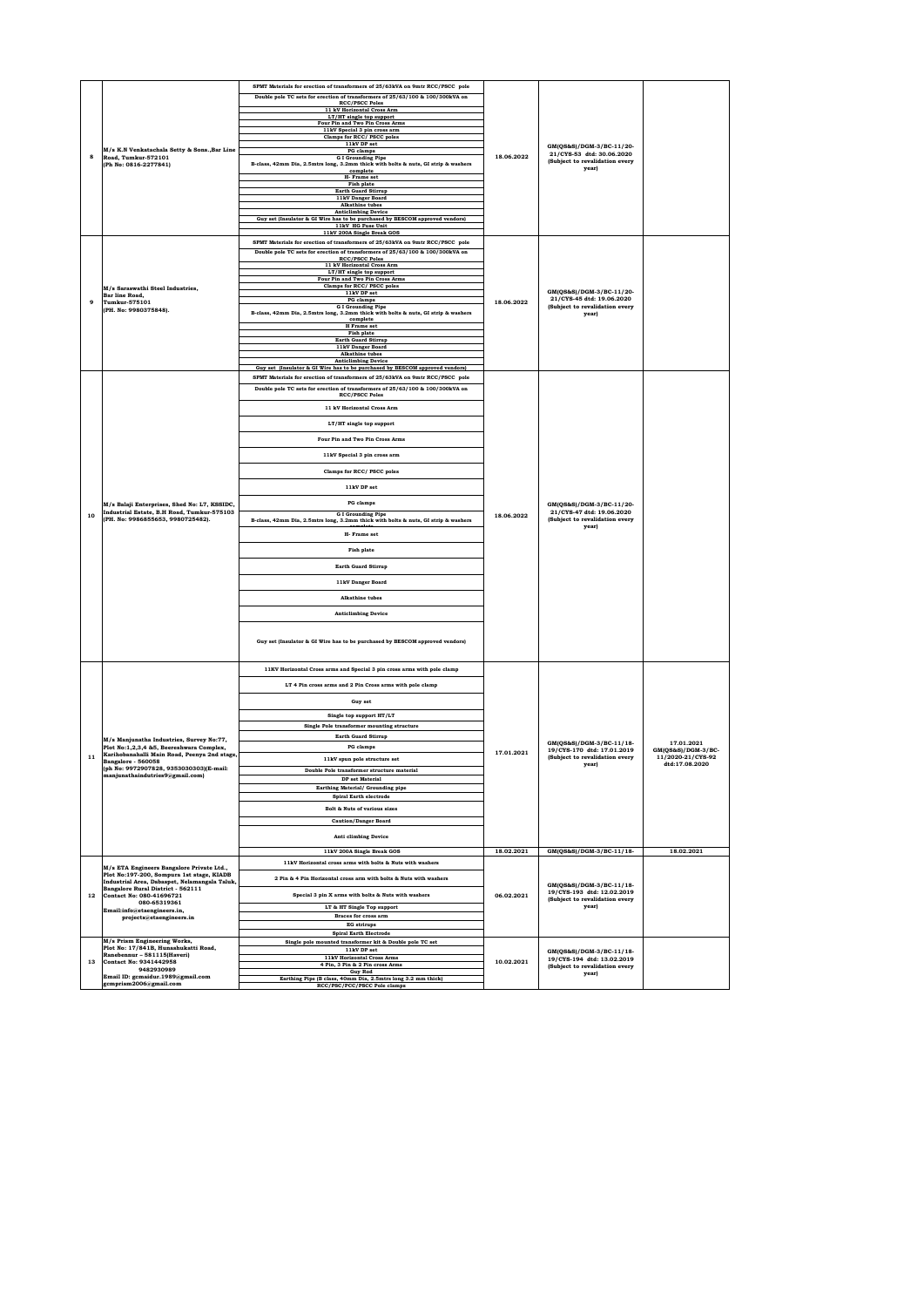|    |                                                                                                                                               | 4 Pin X arms & 2 Pin cross Arms and LT & HT Single top support                                             |            |                                                                                                   |                                     |
|----|-----------------------------------------------------------------------------------------------------------------------------------------------|------------------------------------------------------------------------------------------------------------|------------|---------------------------------------------------------------------------------------------------|-------------------------------------|
|    |                                                                                                                                               | Guy rod                                                                                                    |            |                                                                                                   |                                     |
|    | M/s Sri Chowdeshwari Electricals.<br>Sy No: 186, Maralukunte,<br>Gopalapura Post.<br>Bangalore North Taluk - 560214<br>Contact No: 9448310541 | Special Three pin cross arm & 11kV Horizontal cross arm                                                    |            |                                                                                                   |                                     |
|    |                                                                                                                                               | Single pole mounted transformer kit for 25/63/100 kVA<br>Double pole TC set for 25/63/100/300 kVA with kit |            | GM(QS&S)/DGM-3/BC-11/18-<br>19/CYS-207 dtd: 07.03.2019<br>(Subject to revalidation every<br>year) |                                     |
| 14 |                                                                                                                                               | H - Frame set for fixing GOS                                                                               | 06.03.2021 |                                                                                                   |                                     |
|    |                                                                                                                                               | RCC/PSC/PSCC poles clamps                                                                                  |            |                                                                                                   |                                     |
|    |                                                                                                                                               | <b>Earth Guard Stirrup</b><br>11kV Spun Pole structure material                                            |            |                                                                                                   |                                     |
|    |                                                                                                                                               | <b>Spiral Earth Electrode</b>                                                                              |            |                                                                                                   |                                     |
|    |                                                                                                                                               | <b>GI</b> Grounding pipe                                                                                   |            |                                                                                                   |                                     |
|    |                                                                                                                                               | 11kV Horizontal cross Arm with Clamp, Bolts & Nuts                                                         |            |                                                                                                   |                                     |
|    |                                                                                                                                               | Four & Two Pin cross Arms & LT/HT Single Top Support<br>11kV DP set                                        |            |                                                                                                   |                                     |
|    |                                                                                                                                               | 11kV Double pole structure kit for 25/63/100kVA & 100/300kVA transformer on                                |            |                                                                                                   |                                     |
|    | M/s Phoenix Interactives.<br>#70, Pipeline Road, Behind Sai Garments,                                                                         | RCC/PSCC pole                                                                                              |            |                                                                                                   |                                     |
|    | Chikka Golarahatti, Magadi Main Road,                                                                                                         | Clamps for RCC/PCC/PSCC                                                                                    |            | GM(QS&S)/DGM-3/BC-11/19-                                                                          |                                     |
| 15 | Bangalore-560091                                                                                                                              |                                                                                                            | 27.02.2021 | 20/CYS-13<br>dtd: 29.04.2019                                                                      |                                     |
|    | <b>Contact No:</b><br>9036187818/9686529717                                                                                                   | Earth electrode (GI Pipe, Plate & Spiral Electrode)                                                        |            | (Subject to revalidation every                                                                    |                                     |
|    | Email: phoenixinteractives@gmail.com                                                                                                          |                                                                                                            |            | year)                                                                                             |                                     |
|    |                                                                                                                                               | 11mtr Spun Pole Structure                                                                                  |            |                                                                                                   |                                     |
|    |                                                                                                                                               | Single Pole mounted transformer kit for 25/63 kVA transformers on 9 Mtrs RCC/PSCC Pole                     |            |                                                                                                   |                                     |
|    |                                                                                                                                               |                                                                                                            |            |                                                                                                   |                                     |
|    |                                                                                                                                               | <b>Guy Rod</b>                                                                                             |            |                                                                                                   |                                     |
|    |                                                                                                                                               | 9kV, 5kA, Polymer Surge Arrester                                                                           |            | GM(QS&S)/DGM-3/BC-11/19-<br>20/CYS-24 dtd: 06.05.2019                                             | 03.05.2021<br>$GM(QS\&S)/DGM-3/BC-$ |
|    | M/s Spoorthy Metal Technologies Pvt Ltd.,                                                                                                     |                                                                                                            | 03.05.2021 | (Subject to revalidation every                                                                    | 11/20-21/CYS-125                    |
|    | No: 39, Raghavendra Industrial Estate,                                                                                                        | 11kV 400A Double Break GOS                                                                                 |            | $\frac{year)}{GM(QS&S)/DGM-3/BC-11/19}$                                                           | dtd:18.09.2020<br>16.09.2021        |
| 16 | Peenya 2 nd stage,<br>Bangalore-560 058                                                                                                       | 11kV, 200A Single Break GOS with Polymeric Post Insulator                                                  | 31.07.2022 | 20/CYS-174 dtd: 23.12.2019                                                                        | $GM(QS\&S)/DGM-3/BC-$               |
|    | Contact No: 9036928643                                                                                                                        | <b>G</b> I Grounding Pipe                                                                                  |            | GM(QS&S)/DGM-3/BC-11/20-                                                                          | 16.09.2021                          |
|    |                                                                                                                                               | B-class, 42mm Dia, 2.5mtrs long, 3.2mm thick with bolts & nuts, GI strip & washers                         | 12.08.2022 | 21/CYS-76 dtd: 13.08.2020                                                                         | GM(QS&S)/DGM-3/BC-                  |
|    |                                                                                                                                               | complete                                                                                                   |            | (Subject to revalidation every                                                                    | 11/20-21/CYS-125                    |
|    |                                                                                                                                               |                                                                                                            |            |                                                                                                   | 4+4-19 09 2020                      |
|    |                                                                                                                                               | Grounding Materials (GI Grounding Pipe & Rod Earthing                                                      |            |                                                                                                   |                                     |
|    |                                                                                                                                               |                                                                                                            |            |                                                                                                   |                                     |
|    |                                                                                                                                               | 4 Pin Cross Arms, 2 Pin X arm, LT & HT Single top support, 11kV Horizontal X arm                           |            |                                                                                                   |                                     |
|    |                                                                                                                                               |                                                                                                            |            |                                                                                                   |                                     |
|    |                                                                                                                                               |                                                                                                            |            |                                                                                                   |                                     |
|    | M/s Shubham Comtech & Exports Pvt Ltd                                                                                                         | RCC/ PSCC pole clamps                                                                                      |            |                                                                                                   |                                     |
|    | 84 & 85, Bommsandra - Jigani Link Road,                                                                                                       |                                                                                                            |            | GM(QS&S)/DGM-3/BC-11/19-<br>20/CYS-38 dtd: 31.05.2019                                             |                                     |
| 17 | KIADB Jigani Indl. Area, Bangalore -560105<br>Contact No: 080-41213130                                                                        |                                                                                                            | 16.03.2021 | (Subject to revalidation every                                                                    |                                     |
|    | Email: poleshubham@yahoo.co.in                                                                                                                |                                                                                                            |            | year)                                                                                             |                                     |
|    |                                                                                                                                               |                                                                                                            |            |                                                                                                   |                                     |
|    |                                                                                                                                               | DP & TC Structures                                                                                         |            |                                                                                                   |                                     |
|    |                                                                                                                                               |                                                                                                            |            |                                                                                                   |                                     |
|    |                                                                                                                                               |                                                                                                            |            |                                                                                                   |                                     |
|    |                                                                                                                                               | <b>Guy Rod</b>                                                                                             |            |                                                                                                   |                                     |
|    |                                                                                                                                               | GI Wire & Guy Wire                                                                                         |            |                                                                                                   |                                     |
|    |                                                                                                                                               |                                                                                                            |            |                                                                                                   |                                     |
|    |                                                                                                                                               | 4 Pin cross Arm & 2 Pin cross Arm                                                                          |            |                                                                                                   |                                     |
|    |                                                                                                                                               | 11kV Horizontal cross Arm & Special 3 Pin cross Arm                                                        |            |                                                                                                   |                                     |
|    | M/s Sri Varu Industries,                                                                                                                      | HT & LT Single Top supports<br>Clamps for RCC & PSCC poles                                                 |            |                                                                                                   |                                     |
|    | No: 12, 14th cross, 3rd 'E', Main road,                                                                                                       | Double pole TC sets for erection of transformers of 25/63/100kVA & 100/300kVA on                           | 06.06.2021 | GM(QS&S)/DGM-3/BC-11/19-<br>20/CYS-45 dtd: 15.06.2019                                             |                                     |
| 18 | Cholurpalya, Bengaluru-560 023<br>(Ph No: 9945150850)                                                                                         |                                                                                                            |            | (Subject to revalidation every                                                                    |                                     |
|    |                                                                                                                                               | SPMT Material for erection of transformers on RCC/PSCC pole for 25/63kVA transformers                      |            | year)                                                                                             |                                     |
|    |                                                                                                                                               |                                                                                                            |            |                                                                                                   |                                     |
|    |                                                                                                                                               |                                                                                                            |            |                                                                                                   |                                     |
|    |                                                                                                                                               | <b>Spiral Earth Electrode</b>                                                                              |            |                                                                                                   |                                     |
|    |                                                                                                                                               | <b>Guy Rod</b>                                                                                             |            |                                                                                                   |                                     |
|    |                                                                                                                                               |                                                                                                            |            |                                                                                                   |                                     |
|    |                                                                                                                                               | SPMT Material for erection of transformers on RCC/PSCC pole for 25/63kVA transformers                      |            |                                                                                                   |                                     |
|    |                                                                                                                                               |                                                                                                            |            |                                                                                                   |                                     |
|    |                                                                                                                                               |                                                                                                            |            |                                                                                                   |                                     |
|    |                                                                                                                                               | 11kV Horizontal X Arm                                                                                      |            |                                                                                                   |                                     |
|    |                                                                                                                                               |                                                                                                            |            |                                                                                                   |                                     |
|    |                                                                                                                                               | 4 Pin X Arm, 2 Pin X Arm & Special 3 Pin X Arm                                                             |            |                                                                                                   |                                     |
|    |                                                                                                                                               | RCC/PSCC Pole clamps                                                                                       |            |                                                                                                   |                                     |
|    | M/s MALA Engineering & Fabrication works,                                                                                                     | <b>Guy Rod</b>                                                                                             |            |                                                                                                   |                                     |
|    | Plot #6-C, 1st Main Road, 3rd cross, Karur                                                                                                    | <b>Earthing Pipe</b>                                                                                       |            | GM(QS&S)/DGM-3/BC-11/19-                                                                          |                                     |
| 19 | Industrial Area, Opp: D.C. Office,<br>Davanagere-577006                                                                                       |                                                                                                            | 21.06.2021 | 20/CYS-53 dtd: 24.06.2019                                                                         |                                     |
|    | (Ph No: 9845565988, 9606737558,                                                                                                               | HT & LT Single Top supports                                                                                |            | (Subject to revalidation every<br>year)                                                           |                                     |
|    | 9845535132)                                                                                                                                   | <b>Rarth Guard Stirruns</b>                                                                                |            |                                                                                                   |                                     |
|    |                                                                                                                                               | 11kV DP set                                                                                                |            |                                                                                                   |                                     |
|    |                                                                                                                                               | Double pole TC sets for erection of transformers of 63/100kVA & 100/300kVA on                              |            |                                                                                                   |                                     |
|    |                                                                                                                                               | RCC/PSCC 9Mtrs Long pole                                                                                   |            |                                                                                                   |                                     |
|    |                                                                                                                                               | Turn Buckle, Eye Bolt & pole Clamp for HT/LT AB cable                                                      |            |                                                                                                   |                                     |
|    |                                                                                                                                               | <b>Spiral Earth Electrodes</b>                                                                             |            |                                                                                                   |                                     |
|    |                                                                                                                                               | <b>Fish Plat</b>                                                                                           |            |                                                                                                   |                                     |
|    |                                                                                                                                               |                                                                                                            |            |                                                                                                   |                                     |
|    |                                                                                                                                               | <b>PG Clamps</b>                                                                                           |            |                                                                                                   |                                     |
|    |                                                                                                                                               | Double Pole TC sets for erection of transformers of 25/63/100kVA & 100/300kVA on                           |            |                                                                                                   |                                     |
|    |                                                                                                                                               | RCC/PSCC 9Mtr pole                                                                                         |            |                                                                                                   |                                     |
|    |                                                                                                                                               | 11kV Horizontal cross arms & Special 3 Pin Cross arm                                                       |            |                                                                                                   |                                     |
|    |                                                                                                                                               | RCC/PSCC pole clamps                                                                                       |            |                                                                                                   |                                     |
|    |                                                                                                                                               | 4 Pin cross arm & 2 Pin cross arm                                                                          |            |                                                                                                   |                                     |
|    | <b>M/s Bangalore Electricals</b>                                                                                                              | HT/LT Single top supports                                                                                  |            |                                                                                                   |                                     |
|    | <b>Registered Office:</b>                                                                                                                     |                                                                                                            |            |                                                                                                   |                                     |
|    | 'Sathya Sai Krupa' # 2393/A,                                                                                                                  |                                                                                                            |            |                                                                                                   |                                     |
|    | 10th Main Road, 'E' Block,                                                                                                                    | SPMT Materials for erection of transformers of 25/63kVA on RCC/PSCC 9Mtr pole                              |            |                                                                                                   |                                     |
|    | 2nd stage, Rajajinagar,<br>Bangalore-560 010                                                                                                  |                                                                                                            |            | GM(QS&S)DGM(E1.,)-3)/BC-11/                                                                       |                                     |
| 20 | <b>Factory Unit:</b>                                                                                                                          |                                                                                                            | 22.07.2021 | 19-20/Cvs-73<br>dated:23.07.2019                                                                  |                                     |
|    | No: D-62, KSSIDC Industrial Estate,                                                                                                           | <b>Guy Rod</b>                                                                                             |            | (Subject to revalidation every                                                                    |                                     |
|    | Narasimhana Palya Hobli, Nelamangala -<br>562123                                                                                              |                                                                                                            |            | year)                                                                                             |                                     |
|    | <b>Contact No:</b>                                                                                                                            | Earthing Pipe: B class, 40mm dia, 2.5mtrs long, 3.2mm thick                                                |            |                                                                                                   |                                     |
|    | 9483834305/9535255599                                                                                                                         |                                                                                                            |            |                                                                                                   |                                     |
|    | Email: bangaloreelectricalss@gmail.com                                                                                                        | <b>Alkathine</b> tubes                                                                                     |            |                                                                                                   |                                     |
|    |                                                                                                                                               |                                                                                                            |            |                                                                                                   |                                     |
|    |                                                                                                                                               |                                                                                                            |            |                                                                                                   |                                     |
|    |                                                                                                                                               | Copper/aluminium Terminals                                                                                 |            |                                                                                                   |                                     |
|    |                                                                                                                                               | P.G. Clamps                                                                                                |            |                                                                                                   |                                     |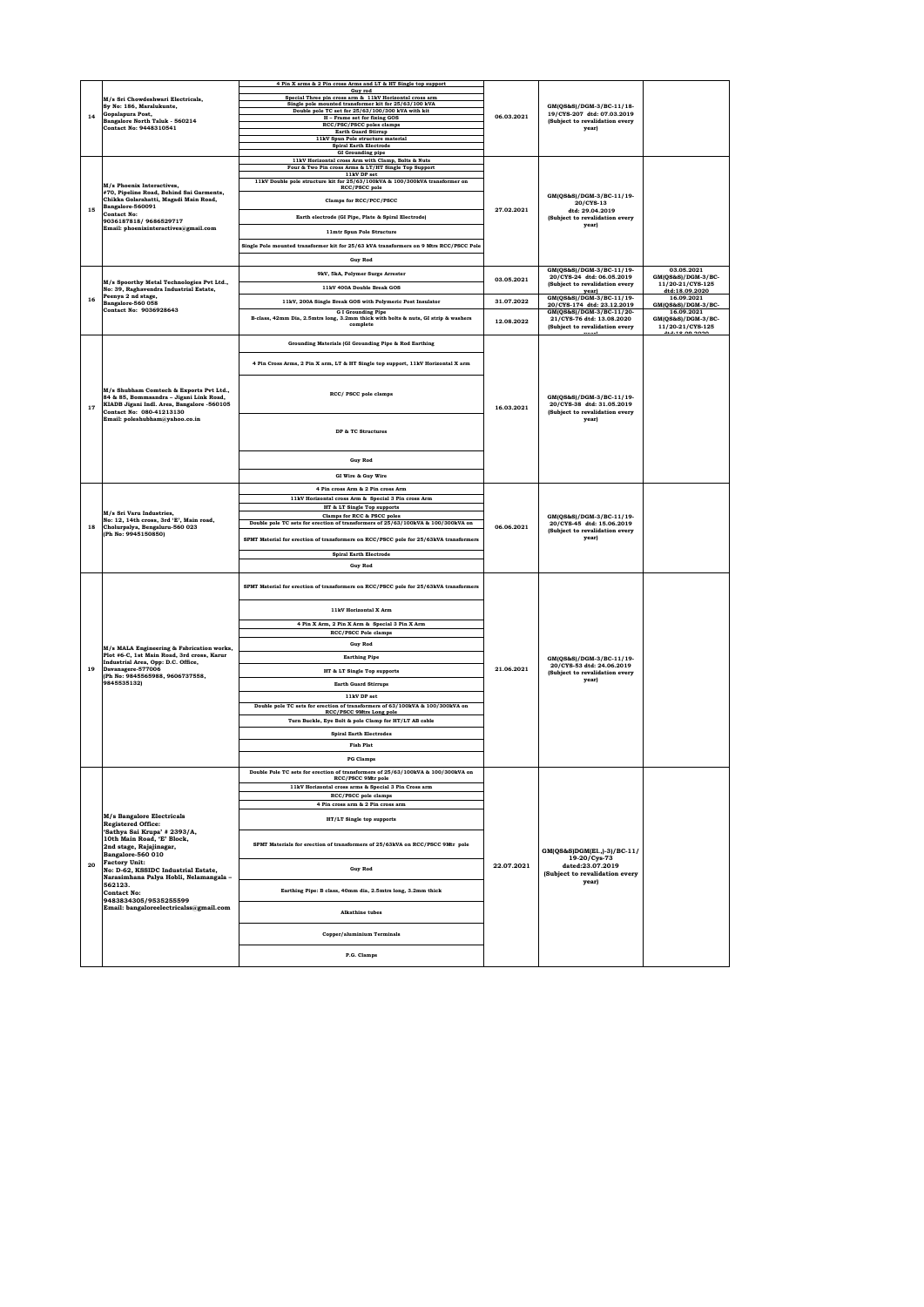|    |                                                                                                   | Double Pole TC sets for erection of transformers of 25/63/100kVA & 100/300kVA on<br>RCC/PSCC 9Mtr pole  |            |                                                                                                         |  |
|----|---------------------------------------------------------------------------------------------------|---------------------------------------------------------------------------------------------------------|------------|---------------------------------------------------------------------------------------------------------|--|
|    |                                                                                                   | 11kV Horizontal cross arms & Special 3 Pin Cross arm                                                    |            |                                                                                                         |  |
|    |                                                                                                   | <b>RCC/PSCC</b> pole clamps                                                                             |            |                                                                                                         |  |
|    |                                                                                                   |                                                                                                         |            |                                                                                                         |  |
|    |                                                                                                   | 4 Pin cross arm & 2 Pin cross arm                                                                       |            |                                                                                                         |  |
|    | M/s Bhaskar Industries,<br>#M4, Karur Industrial Area,                                            | HT/LT Single top supports                                                                               |            | GM(QS&S)DGM(E1.,)-3)/BC-11/<br>19-20/Cys-80                                                             |  |
| 21 | P.B. Road, Davangere-577006.<br><b>Contact No:</b><br>9738302299                                  | SPMT Materials for erection of transformers of 25/63kVA on RCC/PSCC 9Mtr pole                           | 26.07.2021 | dated:30.07.2019<br>(Subject to revalidation every<br>year)                                             |  |
|    |                                                                                                   | <b>Guy Rod</b>                                                                                          |            |                                                                                                         |  |
|    |                                                                                                   | Earthing Pipe: B class, 40mm dia, 2.5mtrs long, 3.2mm thick<br>11kV DP set                              |            |                                                                                                         |  |
|    |                                                                                                   | LT protection kit                                                                                       |            |                                                                                                         |  |
|    |                                                                                                   | Guy clamp                                                                                               |            |                                                                                                         |  |
|    |                                                                                                   | <b>Spiral Earth Electrode</b>                                                                           |            |                                                                                                         |  |
|    |                                                                                                   | H- Frame set                                                                                            |            |                                                                                                         |  |
|    |                                                                                                   | <b>Fish plate</b>                                                                                       |            |                                                                                                         |  |
|    |                                                                                                   | 11kV Horizontal cross arms & Special 3 Pin Cross arm                                                    |            |                                                                                                         |  |
|    |                                                                                                   | 4 Pin cross arm & 2 Pin cross arm                                                                       |            |                                                                                                         |  |
|    | M/s Shree Rama Electricals,<br>No. 882, "Monika Nilaya", 13th Cross,                              | <b>Guy Rod</b>                                                                                          |            |                                                                                                         |  |
|    | Havanoor Extension, Nagasandra Bangalore -<br>560073.                                             | HT/LT Single top supports                                                                               |            | GM(QS&S)DGM(El.,)-3)/BC-11/19-<br>20/Cys-97 dated:26.08.2019<br>(Subject to revalidation every<br>year) |  |
| 22 | <b>Factory Unit:</b><br>No.14/A, 14th cross, 1st stage, Peenya                                    | SPMT Materials for erection of transformers of 25/63kVA on RCC/PSCC 9Mtr pole                           | 05.08.2021 |                                                                                                         |  |
|    | Industrial Estate, Bangalore - 560058<br><b>Contact No:</b><br>9844012618,9972926480, 8660318348, | Double Pole TC sets for erection of transformers of 25/63/100kVA & 100/300kVA on<br>RCC/PSCC 9Mtr pole  |            |                                                                                                         |  |
|    | 9449887607<br>E-mail: ddoreswamy1959@gmail.com                                                    | 11kV DP set                                                                                             |            |                                                                                                         |  |
|    |                                                                                                   | RCC/PSCC pole clamps                                                                                    |            |                                                                                                         |  |
|    |                                                                                                   | <b>Earthing Pipe/Grounding Pipe</b>                                                                     |            |                                                                                                         |  |
|    |                                                                                                   | <b>Spiral Earth Electrode</b><br>11 kV Horizontal Cross Arm with single top support, clamp, Bolt & Nuts |            |                                                                                                         |  |
|    |                                                                                                   | 4 Pin cross arm & 2 Pin cross arm                                                                       | 19.08.2021 | GM(QS&S)DGM(E1.,)-3)/BC-11/19-<br>20/Cys-98 dated:26.08.2019<br>(Subject to revalidation every<br>year) |  |
|    |                                                                                                   | HT/LT Single top supports                                                                               |            |                                                                                                         |  |
|    |                                                                                                   | 11kV DP set<br>Double Pole TC sets for erection of transformers of 25/63/100kVA & 100/300kVA on         |            |                                                                                                         |  |
|    |                                                                                                   | RCC/PSCC 9Mtr pole                                                                                      |            |                                                                                                         |  |
|    |                                                                                                   | <b>Earth Guard Stirrup</b>                                                                              |            |                                                                                                         |  |
|    | M/s Maxwell Electrical Engineers.,<br>Unit -1: Survey No:154,                                     | RCC/PSCC pole clamps                                                                                    |            |                                                                                                         |  |
| 23 | Kodigenahalli Indl. Area,<br>Machohalli Gate, Magadi Road,<br>Bangalore - 560091                  | SPMT Materials for erection of transformers of 25/63kVA on RCC/PSCC 9Mtr pole                           |            |                                                                                                         |  |
|    | (Mobile:9900129097, 9845010557) (E-<br>mail:perfectemf@gmail.com                                  | <b>Guy Rod</b>                                                                                          |            |                                                                                                         |  |
|    |                                                                                                   | Single Pole Mounted Transformer Kit for erection of Transformers on 11Mtr Spun Pole                     |            |                                                                                                         |  |
|    |                                                                                                   | <b>Grounding Materials</b>                                                                              |            |                                                                                                         |  |
|    |                                                                                                   | (Pipe Grounding & Rod Earthing                                                                          |            |                                                                                                         |  |
|    |                                                                                                   | <b>Spiral Earth Electrode</b>                                                                           |            |                                                                                                         |  |
|    |                                                                                                   | <b>LT</b> Protection kit                                                                                |            |                                                                                                         |  |
|    |                                                                                                   | 11kV GOS 200A(Single Break) with Navitas Insulator only                                                 |            |                                                                                                         |  |
|    |                                                                                                   | Four and Two pin cross arms                                                                             |            |                                                                                                         |  |
|    |                                                                                                   | Guy rod                                                                                                 |            |                                                                                                         |  |
|    |                                                                                                   | 11kV Special three pin cross arm                                                                        |            |                                                                                                         |  |
|    |                                                                                                   | 11kV Horizontal cross arm                                                                               |            |                                                                                                         |  |
|    |                                                                                                   | 11kV single top support and LT & HT single top support                                                  |            |                                                                                                         |  |
|    | M/s Sri Venkateshwara Electricals.<br>#3, 2nd Cross, Yelenahalli, Begur Road,                     | SPMT Materials for erection of transformer on 25/63kVA on 9mtr RCC/PSCC pole                            |            | GM(QS&S)DGM(El.,)-3)/BC-11/19-                                                                          |  |
| 24 | Bangalore-560068. Contact<br>No:9945294639/9964051443                                             | H - frame for mounting GOS                                                                              | 23.09.2021 | 20/Cys-120 dated:24.09.2019<br>(Subject to revalidation every                                           |  |
|    | Email: venkateshwaraelectriclas $123@$<br>gmail.com                                               | 11kV DP structure kit                                                                                   |            | year)                                                                                                   |  |
|    |                                                                                                   | RCC/PSCC pole clamps                                                                                    |            |                                                                                                         |  |
|    |                                                                                                   | <b>Earth Guard stirrup</b>                                                                              |            |                                                                                                         |  |
|    |                                                                                                   | Single Pole Mounted Transformer Kit for erection of Transformers on 11Mtr Spun Poles                    |            |                                                                                                         |  |
|    |                                                                                                   | <b>Spiral Earth Electrode</b>                                                                           |            |                                                                                                         |  |
|    |                                                                                                   | <b>G I Grouding Pipe</b><br>B-class, 42mm Dia, 2.5mtrs long, 3.2mm thick                                |            |                                                                                                         |  |
|    |                                                                                                   |                                                                                                         |            |                                                                                                         |  |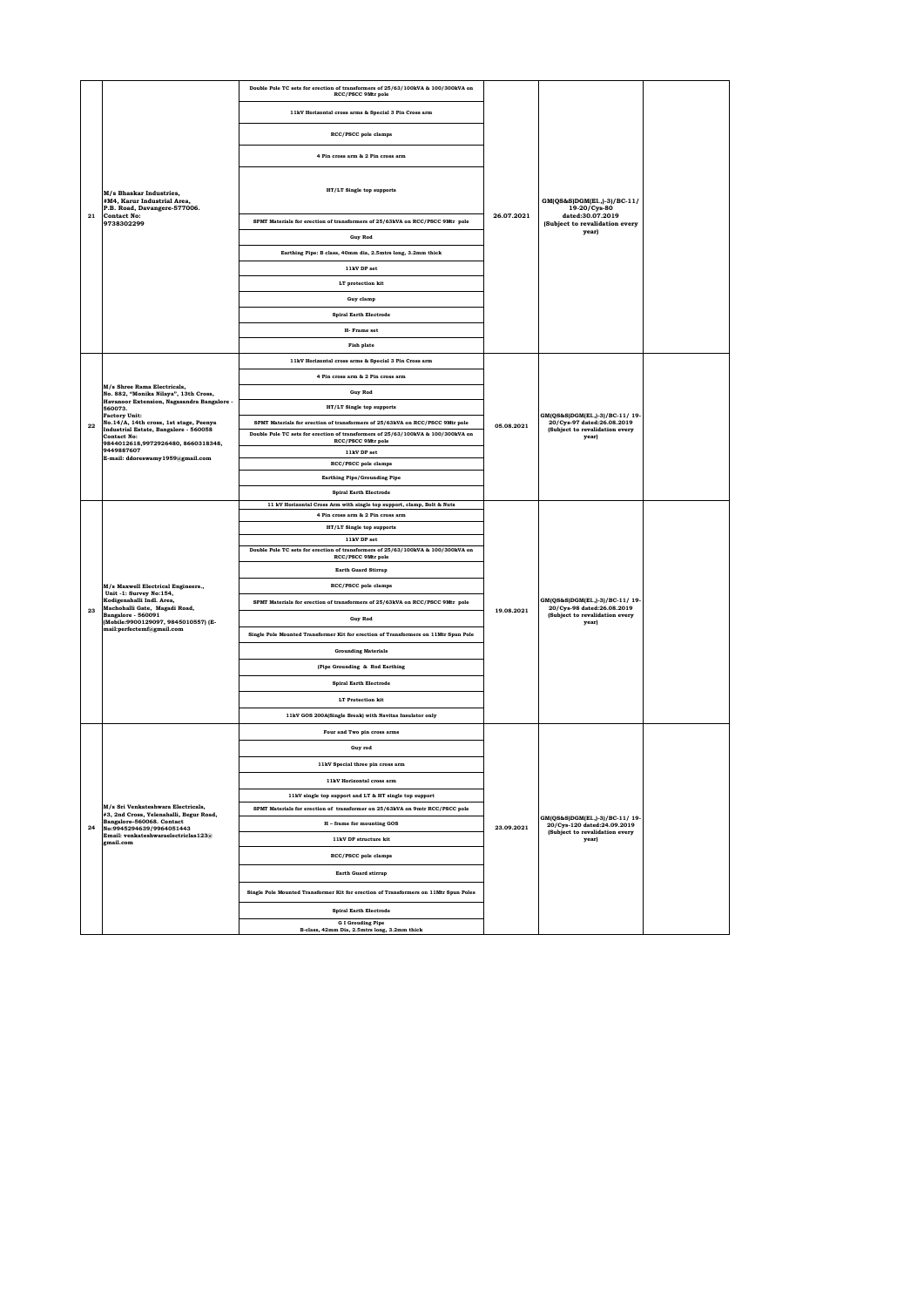|    |                                                                                          | 11kV 400A Double Break GOS                                                                                                             |                             |                                                                                                 |  |
|----|------------------------------------------------------------------------------------------|----------------------------------------------------------------------------------------------------------------------------------------|-----------------------------|-------------------------------------------------------------------------------------------------|--|
|    |                                                                                          | Four and Two pin cross arms                                                                                                            |                             |                                                                                                 |  |
|    |                                                                                          | LT & HT single top support                                                                                                             |                             |                                                                                                 |  |
|    |                                                                                          | 11kV Special three pin cross arm                                                                                                       |                             |                                                                                                 |  |
|    |                                                                                          | RCC/PSCC pole clamps                                                                                                                   |                             |                                                                                                 |  |
|    |                                                                                          | 11kV Horizontal cross arm                                                                                                              |                             |                                                                                                 |  |
|    | M/s Guru Engineering Works,                                                              | <b>G</b> I Grouding                                                                                                                    |                             |                                                                                                 |  |
|    | #36, Channarasimhaiah Indl. Estate, Maruthi                                              | Guy rod                                                                                                                                |                             | GM(QS&S)DGM(El.,)-3)/BC-11/19-                                                                  |  |
| 25 | Nagar, Magadi Main Road, Kamakshipalya,<br>Bangalore - 560079<br>Contact No:9880750055   | SPMT Materials for erection of transformer of 25/63/100kVA on 9mtr RCC/PSCC pole                                                       | 25.09.2021                  | 20/Cvs-124 dated:30.09.2019<br>(Subject to revalidation every<br>year)                          |  |
|    |                                                                                          | Double Pole TC sets for erection of transformers of 25/63/100kVA on RCC/PSCC 9Mtr pole                                                 |                             |                                                                                                 |  |
|    |                                                                                          | PG clamps                                                                                                                              |                             |                                                                                                 |  |
|    |                                                                                          | Alkathine tube                                                                                                                         |                             |                                                                                                 |  |
|    |                                                                                          | <b>Copper Lugs</b>                                                                                                                     |                             |                                                                                                 |  |
|    |                                                                                          | H - frame set                                                                                                                          |                             |                                                                                                 |  |
|    |                                                                                          | 11kV DP set                                                                                                                            |                             |                                                                                                 |  |
|    |                                                                                          | 11kV Spun Pole structure material                                                                                                      |                             |                                                                                                 |  |
|    |                                                                                          | Four Pin and Two Pin Cross Arms and 11kV special 3 Pin Cross Arms<br>11kV Horizontal Cross Arms                                        |                             |                                                                                                 |  |
|    |                                                                                          | Clamps for RCC/ PSCC poles                                                                                                             |                             |                                                                                                 |  |
|    |                                                                                          | LT/HT Single Top Supports                                                                                                              |                             |                                                                                                 |  |
|    | M/s Pavan Engineering Works,                                                             | Guy Rod & Guy clamps                                                                                                                   |                             |                                                                                                 |  |
|    | Flot No: M-4, Karur Industrial Area, 1st Main,                                           | Turn Buckle & Eye bolt                                                                                                                 | 15.10.2021                  | GM(QS&S)DGM(El.,)-3)/BC-11/19-                                                                  |  |
| 26 | 3rd cross, P.B. Road, Davanagere - 577006<br>Phone No: 9900174622                        | Spiral earth electrode<br>Single Pole Mounted Transformer Materials for erection of transformer of 25/63/100kVA on                     | (Subject to<br>revalidation | 20/Cys-132 dated:17.10.2019<br>(Subject to revalidation every                                   |  |
|    | Email: chidihm@gmail.com                                                                 | 9mtr RCC/PSCC pole                                                                                                                     | every year)                 | year)                                                                                           |  |
|    |                                                                                          | Double pole TC sets for erection of transformers of 25/63/100 & 100/300kVA using 9Mtr<br>RCC/PSCC Poles                                |                             |                                                                                                 |  |
|    |                                                                                          | 1.1kV & 11kV GI Pin for insulator                                                                                                      |                             |                                                                                                 |  |
|    |                                                                                          | 11kV DP set<br>P.G. Clamps                                                                                                             |                             |                                                                                                 |  |
|    |                                                                                          | GI Grounding Pipe: B class, 40mm dia, 2.5mtrs long, 3.2mm thick with bolts & nuts, GI                                                  |                             |                                                                                                 |  |
|    |                                                                                          | strip & washers complete<br>Four Pin and Two pin cross arms                                                                            |                             |                                                                                                 |  |
|    |                                                                                          | 11kV Special three pin cross arms                                                                                                      |                             |                                                                                                 |  |
|    |                                                                                          | RCC/PSCC pole clamps<br>11 kV Horizontal Cross Arm                                                                                     |                             |                                                                                                 |  |
|    |                                                                                          | $$\sf G$ I Grounding Pipe $$\sf G$ I Grounding Pipe B-class, 42mm Dia, 2.5mtrs long, 3.2mm thick with bolts & nuts, GI strip & washers |                             | GM(QS&S)/DGM-3/C-11/19-<br>20/CYS-139 dtd:21.10.2019<br>(Subject to Revalidation every<br>year) |  |
|    | M/s YV Enterprises,                                                                      | complete                                                                                                                               |                             |                                                                                                 |  |
|    | #05, RNR Complex,<br>TB Circle, Opposite KEB, Doddaballapur,                             | LT/HT Single Top Supports<br>Guy rod                                                                                                   | 18.10.2021                  |                                                                                                 |  |
| 27 | Bangalore Rural District - 561203<br>Mob: 9448715197                                     | Double Pole TC sets for erection of transformers of 25/63/100 kVA & 100/300kVA using                                                   |                             |                                                                                                 |  |
|    | E-mail: yventerprises1@gmailcom                                                          | 9Mtr RCC/PSCC poles                                                                                                                    |                             |                                                                                                 |  |
|    |                                                                                          | 11kV DP set                                                                                                                            |                             |                                                                                                 |  |
|    |                                                                                          | <b>Earth Guard Stirrup</b><br>Single Pole Mounted Transformer Materials for erection of transformer of 25/63/100kVA on                 |                             |                                                                                                 |  |
|    |                                                                                          | 9mtr RCC/PSCC pole                                                                                                                     |                             |                                                                                                 |  |
|    |                                                                                          | 11kV 200A Single Break GOS                                                                                                             |                             |                                                                                                 |  |
|    |                                                                                          | 11kV 400A Double Break GOS                                                                                                             |                             |                                                                                                 |  |
|    |                                                                                          | Four Pin and Two Pin Cross Arms                                                                                                        |                             |                                                                                                 |  |
|    |                                                                                          | LT/HT Single Top Supports                                                                                                              |                             |                                                                                                 |  |
|    | M/s Harsha Electrical Industries, No. 12/1,                                              | 11kV Horizontal Cross Arms & 11kV special 3 Pin Cross Arms                                                                             |                             |                                                                                                 |  |
|    | B2, Shed No. 10 & 11, Gurunanjundaiah                                                    | Single pole mounted transformer kit for erection of transformers on 11Mtr Spun Pole                                                    |                             |                                                                                                 |  |
| 28 | <b>Industrial Estate, Behind Gangammagudi</b><br>Station, Abbigere, Chikkabanavara Post, | SPMT Materials for erection of transformers of 25/63kVA on 9mtr RCC/PSCC                                                               | 26.09.2021                  | GM(QS&S)/DGM-3/BC-11/19-20<br>/CYS-126 dtd: 30.09.2019                                          |  |
|    | Bengaluru-560090<br>(Mobile:9448120570, 7349578470) (E-                                  | <b>H-Frame set for mounting GOS Frame</b>                                                                                              |                             | (Subject to revalidation every<br>year)                                                         |  |
|    | mail:sainath.galla@gmail.com)                                                            | $11\mathrm{kV}$ DP Set                                                                                                                 |                             |                                                                                                 |  |
|    |                                                                                          | Clamps for RCC/ PSCC poles                                                                                                             |                             |                                                                                                 |  |
|    |                                                                                          | <b>Earth Guard Stirrun</b>                                                                                                             |                             |                                                                                                 |  |
|    |                                                                                          | Spiral earth electrode                                                                                                                 |                             |                                                                                                 |  |
|    |                                                                                          | GI Grounding Pipe/Earthing Pipe:                                                                                                       |                             |                                                                                                 |  |
|    |                                                                                          | Double pole TC sets for erection of transformers of 25/63/100 & 300kVA on RCC/PSCC                                                     |                             |                                                                                                 |  |
|    |                                                                                          | Poles<br>Four and Two pin cross arms                                                                                                   |                             |                                                                                                 |  |
|    |                                                                                          | <b>Anchor Rod</b><br>LT & HT single top support                                                                                        |                             |                                                                                                 |  |
|    |                                                                                          | 11kV Special three pin cross arm                                                                                                       |                             |                                                                                                 |  |
|    |                                                                                          | RCC/PSCC pole clamps                                                                                                                   |                             |                                                                                                 |  |
|    | M/s Maruthi Engineering works, Hirehalli                                                 | 11kV Horizontal cross arm                                                                                                              |                             |                                                                                                 |  |
|    | Industrial Estate, Hirehalli,                                                            | <b>GI</b> Grounding Pipe,<br>Guy rod                                                                                                   |                             | GM(QS&S)/DGM-3/C-11/19-                                                                         |  |
| 29 | Tumkur-572 106<br>Contact No:9740031635/636/639 Email:<br>ramjaymaruthi@gmail.com        | SPMT Materials for erection of transformer of 25/63/100kVA on 9mtr RCC/PSCC pole                                                       | 08.11.2021                  | 20/CYS-148 dtd:08.11.2019<br>(Subject to revalidation every<br>year)                            |  |
|    |                                                                                          | Double Pole TC sets for erection of transformers of 25/63/100kVA on RCC/PSCC 9Mtr pole                                                 |                             |                                                                                                 |  |
|    |                                                                                          | 1.1 GI Pins                                                                                                                            |                             |                                                                                                 |  |
|    |                                                                                          | <b>Copper Lugs</b><br>$H$ – frame set                                                                                                  |                             |                                                                                                 |  |
|    |                                                                                          | 11kV DP set                                                                                                                            |                             |                                                                                                 |  |
|    |                                                                                          | <b>Spiral Earth Electrode</b>                                                                                                          |                             |                                                                                                 |  |
|    |                                                                                          | Single Pole Mounted Transformer Kit for erection of Transformers on 11Mtr Spun Poles<br>E.G. Stirrups                                  |                             |                                                                                                 |  |
|    |                                                                                          |                                                                                                                                        |                             |                                                                                                 |  |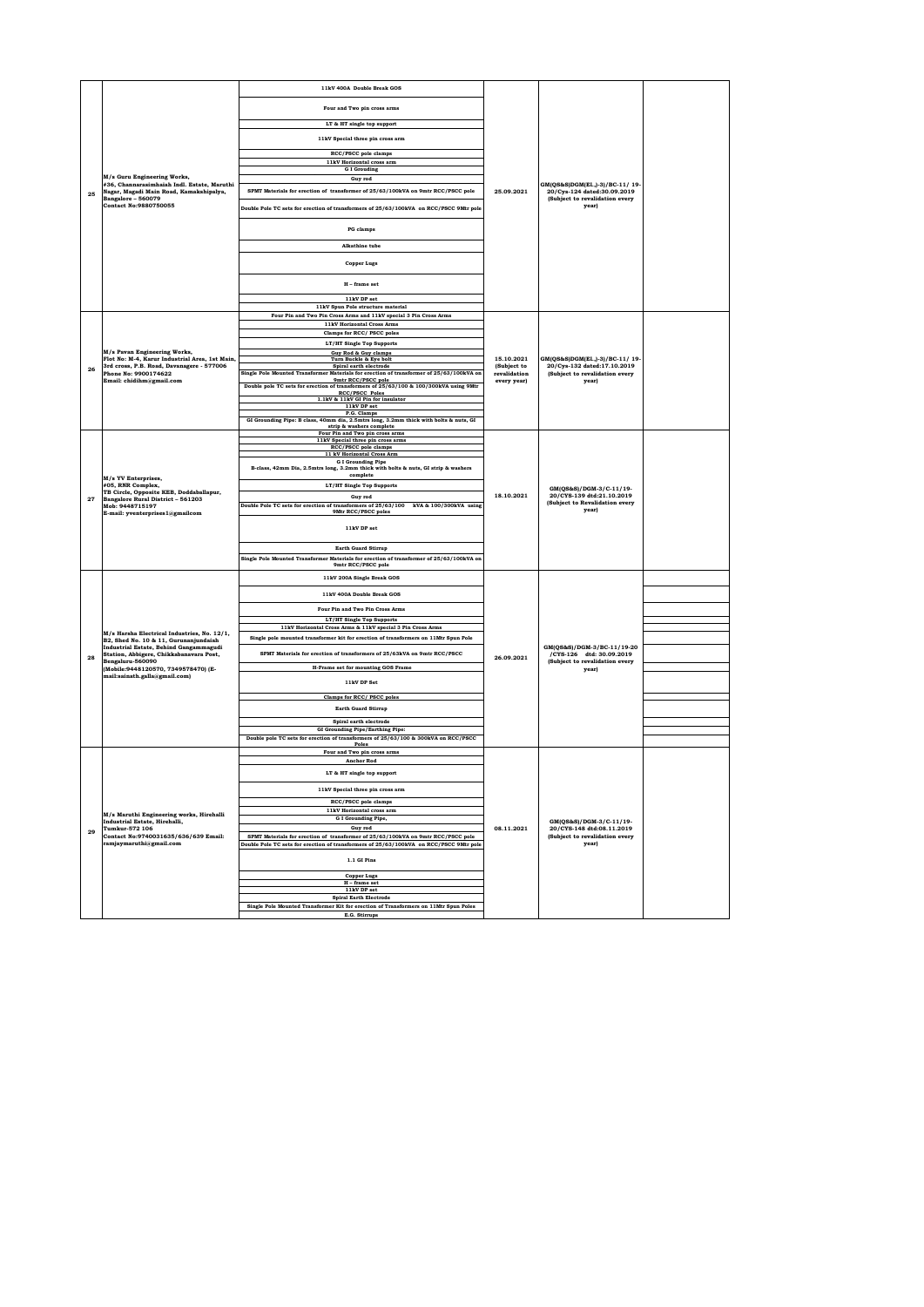|    |                                                                                         | Four and Two pin cross arms<br><b>Guy Rod</b>                                                                                                                     |            |                                                             |                                             |
|----|-----------------------------------------------------------------------------------------|-------------------------------------------------------------------------------------------------------------------------------------------------------------------|------------|-------------------------------------------------------------|---------------------------------------------|
|    |                                                                                         | LT & HT single top support                                                                                                                                        |            |                                                             |                                             |
|    |                                                                                         | 11kV Special three pin cross arm<br>RCC/PSCC pole clamps                                                                                                          |            |                                                             |                                             |
|    | M/s M K Engineering Works, No.40/718,<br>Near Anjenaya Temple, Kuntammana Thota,        | <b>Earth Guard Stirrup</b>                                                                                                                                        |            | GM(QS&S)/DGM-3/C-11/19-                                     |                                             |
| 30 | Check Post, B.H. Road. Tumkur<br>Contact No:9886835738, 9448735738                      | G I Grounding Pipe,<br>SPMT Materials for erection of transformer of 25/63kVA on 9mtr RCC/PSCC pole                                                               | 14.11.2021 | 20/CYS-153 dtd:14.11.2019<br>(Subject to revalidation every |                                             |
|    | Email:                                                                                  | Double Pole TC sets for erection of transformers of 25/63/100kVA on RCC/PSCC 9Mtr pole                                                                            |            | year)                                                       |                                             |
|    | Mkismail9169@gmail.com                                                                  | H - frame set for mounting GOS frame                                                                                                                              |            |                                                             |                                             |
|    |                                                                                         | 11kV DP set<br><b>Spiral Earth Electrode</b>                                                                                                                      |            |                                                             |                                             |
|    |                                                                                         | 11kV Horizontal cross arm                                                                                                                                         |            |                                                             |                                             |
|    |                                                                                         | Single Pole Mounted Transformer Kit for erection of Transformers on 11Mtr Spun Poles                                                                              |            |                                                             |                                             |
|    |                                                                                         | Four Pin and Two Pin Cross Arms<br>Guy rod                                                                                                                        |            |                                                             |                                             |
|    |                                                                                         | 11kV special 3 Pin Cross Arms<br>Double pole TC sets for erection of transformers of 25/63/100 & 300kVA on RCC/PSCC                                               |            |                                                             |                                             |
|    | M/s Geetha Electrical & Hardwares, Sv No.                                               | Poles                                                                                                                                                             |            |                                                             |                                             |
|    | 253/3, Mahadeva Kodigehalli, (Gopalapura)                                               | LT/HT Single Top Supports                                                                                                                                         |            |                                                             |                                             |
| 31 | Bagalur Post, Bangalore North, Bangalore-<br>562149                                     | SPMT Materials for erection of transformers of 25/63kVA on 9mtr RCC/PSCC                                                                                          | 14.11.2021 | GM(QS&S)/DGM-3/C-11/19-<br>20/CYS-154 dtd:14.11.2019        |                                             |
|    | Ph No:<br>9845535447, 9535788333                                                        | H-Frame set for mounting GOS Frame<br>11kV DP Set                                                                                                                 |            | (Subject to revalidation every<br>year)                     |                                             |
|    | Email: geethaconcretepoles@gmail.com                                                    | 11kV Horizontal Cross Arms                                                                                                                                        |            |                                                             |                                             |
|    |                                                                                         | Clamps for RCC/ PSCC poles<br><b>Earth Guard Stirrup</b>                                                                                                          |            |                                                             |                                             |
|    |                                                                                         | Single Pole Mounted Transformer Kit for erection of transformers on 11Mtr Spun pole                                                                               |            |                                                             |                                             |
|    |                                                                                         | Spiral earth electrode<br><b>GI Grounding Pipe/Earthing Pipe:</b>                                                                                                 |            |                                                             |                                             |
|    |                                                                                         | B class, 40mm Dia, 2.5mtr long 3.2mm Thick<br>PG clamps & Lugs                                                                                                    |            |                                                             |                                             |
|    |                                                                                         | <b>LT</b> Protection kit<br>GI Grounding Pipe/Earthing Pipe:                                                                                                      |            |                                                             |                                             |
|    |                                                                                         | B class, 40mm Dia, 2.5mtr long 3.2mm Thick                                                                                                                        |            |                                                             |                                             |
|    |                                                                                         | GI Pipes B-class as per IS 1239<br><b>HG</b> Fuse Unit                                                                                                            |            |                                                             |                                             |
|    |                                                                                         | <b>Spiral Earth Electrode</b>                                                                                                                                     |            |                                                             |                                             |
|    | M/s Vijai Engineering Company, 235-A,                                                   | Danger Board<br>Alkathine tubes                                                                                                                                   | 11.11.2021 |                                                             |                                             |
| 32 | Doddabyrappa street,<br>Palace guttahalli, Bangalore.                                   | 11kV 400A Double Break GOS                                                                                                                                        |            | GM(QS&S)/DGM-3/C-11/19-<br>20/CYS-159 dtd:27.11.2019        |                                             |
|    | Phone No: 9844065549<br>Email:vijaienggcompany@gmail.com                                | 4 Pin cross arm & 2 Pin cross arm                                                                                                                                 |            | (Subject to revalidation every<br>year)                     |                                             |
|    |                                                                                         | LT/HT Single Top Supports<br><b>Guy Rod</b>                                                                                                                       |            |                                                             |                                             |
|    |                                                                                         | SPMT Materials for erection of transformers of 25/63kVA on 9mtr RCC/PSCC                                                                                          |            |                                                             |                                             |
|    |                                                                                         | PVC Pipes as per IS-2509 and Bends<br>$1.1\mathrm{kV}$ & $11\mathrm{kV}$ GI Pin                                                                                   |            |                                                             |                                             |
|    |                                                                                         | 1.1kV class HR (Heat Resistant) PVC Insulated & Unsheathed Aluminium wires multistrand                                                                            |            |                                                             |                                             |
|    |                                                                                         | single core lead wire as per IS-694:2010                                                                                                                          | 27.09.2023 |                                                             |                                             |
|    |                                                                                         | PVC wire 16sqmm to 240sqmm                                                                                                                                        |            |                                                             |                                             |
|    |                                                                                         | RCC/PSCC pole clamps<br>11kV Horizontal cross arm                                                                                                                 |            |                                                             |                                             |
|    |                                                                                         | LT & HT single top support                                                                                                                                        |            |                                                             |                                             |
|    |                                                                                         | Four and Two pin cross arms                                                                                                                                       |            |                                                             |                                             |
|    |                                                                                         | 11kV Special three pin cross arm                                                                                                                                  |            |                                                             |                                             |
|    | M/s Sealwel Corporation Private Limited,                                                | H Frame for mounting GOS<br><b>Guy Rod</b>                                                                                                                        |            |                                                             |                                             |
|    | No:345/SRT, Sanjeeva Reddy Nagar Colony,<br><b>Hydrabad - 500038</b>                    | Guy clamp                                                                                                                                                         |            | GM(OS&S)/DGM-3/C-11/19-<br>20/CYS-161 dtd:30.11.2019        |                                             |
| 33 | Ph No:91 40 2371 2945, 23812908                                                         | <b>Eye Bolt</b>                                                                                                                                                   | 30.11.2021 | (Subject to revalidation every                              |                                             |
|    | E-mail:www.sealwel.com                                                                  | <b>Turn Buckle</b><br><b>Spiral Earth Electrode</b>                                                                                                               |            | year)                                                       |                                             |
|    |                                                                                         | Earthing Pipe: B class, 40mm dia, 2.5mtrs long, 3.2mm thick                                                                                                       |            |                                                             |                                             |
|    |                                                                                         | 11kV Danger Board<br>Double Pole TC sets for erection of transformers of 25/63/100/300kVA on RCC/PSCC 9Mtr                                                        |            |                                                             |                                             |
|    |                                                                                         | SPMT Materials for erection of transformer of 25/63kVA on 9mtr RCC/PSCC pole                                                                                      |            |                                                             |                                             |
|    |                                                                                         | <b>LT</b> Protection kit<br>11kV HG Fuse Unit                                                                                                                     |            |                                                             |                                             |
|    |                                                                                         | Mounting structure for auto Reclosers and sectionalisers                                                                                                          |            |                                                             |                                             |
|    |                                                                                         | Double Pole TC sets for erection of transformers of 25/63/100kVA on RCC/PSCC 9Mtr pole                                                                            |            |                                                             |                                             |
|    |                                                                                         | SPMT Materials for erection of transformer of 25/63kVA on 9mtr RCC/PSCC pole                                                                                      |            |                                                             |                                             |
|    |                                                                                         | 11kV Horizontal cross arm<br>11kV Special three pin cross arm                                                                                                     |            |                                                             |                                             |
|    | M/s Banashankari Engineers, Plot No.27,<br>Ravi Nagar Main Road, Opp. Akshay Park,      |                                                                                                                                                                   |            |                                                             |                                             |
| 34 | Airport Road, Hubballi-580030                                                           | Four and Two pin cross arms                                                                                                                                       |            | GM(OS&S)/DGM-3/C-11/19-<br>20/CYS-162 dtd:30.11.2019        |                                             |
|    | Contact No:0836-2335463, 2970433<br>Email:                                              | Guarding for Road crossing, Telephone Line Crossing, Between HT & LT Line Crossing                                                                                | 14.11.2021 | (Subject to revalidation every<br>year)                     |                                             |
|    | banashankarienghl@gmail.com                                                             | LT & HT single top support<br>11kV DP set                                                                                                                         |            |                                                             |                                             |
|    |                                                                                         | RCC/PSCC pole clamps                                                                                                                                              |            |                                                             |                                             |
|    |                                                                                         | <b>Guy Rod</b><br>Earthing Pipe: B class, 40mm dia, 2.5mtrs long, 3.2mm thick                                                                                     |            |                                                             |                                             |
|    |                                                                                         | 11kV 200A Single Break GOS                                                                                                                                        |            |                                                             |                                             |
|    |                                                                                         | <b>Spiral Earth Electrode</b><br>2 Pin & 4 Pin cross arms                                                                                                         |            |                                                             |                                             |
|    |                                                                                         | Guy Rod, Turn Buckle, Eye Bolt & Guy clamp                                                                                                                        |            |                                                             |                                             |
|    |                                                                                         | 11kV Horizontal cross arms with clamps and Bolts & Nuts<br>Special 3 Pin Cross arms, Brace with fish plate clamps                                                 |            |                                                             |                                             |
|    |                                                                                         | LT & HT Single top support                                                                                                                                        |            |                                                             |                                             |
|    | M/s S.R Engineers., No: 114/16, P.P.                                                    | 11kV DP set<br>RCC/PSC/PSCC Poles Clamps                                                                                                                          |            | GM(QS&S)/DGM-3/BC-11/18-                                    | 26.10.2020<br>GM(QS&S)/DGM-3/C-11/19-       |
| 35 | Industrial Estate, Deepanjalinagar, Mysore<br>Road, Bangalore -560026 (Mob: 9845313523) | Double Pole TC sets for erection of transformers of 25/63/100kVA on RCC/PSCC 9Mtr pole                                                                            | 26.10.2020 | 19/CYS-140 dtd:22.11.2018                                   | 20/CYS-163<br>dtd:04.12.2019                |
|    |                                                                                         | SPMT Materials for erection of transformer of 25/63kVA on 9mtr RCC/PSCC pole                                                                                      |            |                                                             |                                             |
|    |                                                                                         | G I Grounding Pipe,<br>B-class, 42mm Dia, 2.5mtrs long, 3.2mm thick                                                                                               |            |                                                             |                                             |
|    |                                                                                         | <b>Spiral Earth Electrode</b>                                                                                                                                     |            |                                                             |                                             |
|    |                                                                                         | PG clamps Rabbit to Rabbit<br>H-frame set                                                                                                                         |            |                                                             |                                             |
|    |                                                                                         | SPMT Materials for erection of transformer of 25/63kVA on 9mtr RCC/PSCC pole<br>Double Pole TC sets for erection of transformers of 25/63/100/300 kVA on RCC/PSCC |            |                                                             |                                             |
|    |                                                                                         | 11kV Horizontal X arms                                                                                                                                            |            |                                                             |                                             |
|    |                                                                                         | $\mathop{\rm LT}\nolimits$ & HT Single top support                                                                                                                |            |                                                             |                                             |
|    |                                                                                         | 2 Pin & 4 Pin cross arms<br>RCC/PSC/PSCC Poles Clamps                                                                                                             |            |                                                             |                                             |
|    |                                                                                         | 11kV DP set                                                                                                                                                       |            |                                                             |                                             |
|    | M/s SGP Industries, Madapatna, Near                                                     | 11kV 400A Double Break GOS<br>11kV 200A Single Break GOS                                                                                                          |            |                                                             |                                             |
|    | Vinayaka Engg Works, Harragadde post,<br>Jigani hobli, Anekal Taluk, Bangalore -        | <b>Bolt &amp; Nuts</b>                                                                                                                                            |            |                                                             | 14.06.2020                                  |
| 36 | 560105 (Mob: 9591075579, 8050777535,<br>8951892319)                                     | Guy sets<br><b>G I Grounding Pipe,</b>                                                                                                                            | 14.06.2020 | GM(QS&S)/DGM(Ele)-3/BC-11/18-<br>19/CYS-49 dtd:19.06.2018   | GM(QS&S)/DGM(Ele)-3/BC-<br>11/19-20/CYS-164 |
|    | E-mail:sgp_indl@rediffmail.com                                                          | B-class, 42mm Dia, 2.5mtrs long, 3.2mm thick                                                                                                                      |            |                                                             | dtd:09.12.2019                              |
|    |                                                                                         | Single Pole Mounted Transformer Kit for erection of Transformers<br>on 11Mtr Spun Poles                                                                           |            |                                                             |                                             |
|    |                                                                                         | H frame set                                                                                                                                                       |            |                                                             |                                             |
|    |                                                                                         | Fish plate<br><b>EG</b> strips                                                                                                                                    |            |                                                             |                                             |
|    |                                                                                         | <b>Danger Board</b>                                                                                                                                               |            |                                                             |                                             |
|    |                                                                                         | <b>Anticlimbing Device</b>                                                                                                                                        |            |                                                             |                                             |
|    |                                                                                         | PG clamps<br><b>Alkathine</b> tubes                                                                                                                               |            |                                                             |                                             |
|    |                                                                                         | 2 Pin & 4 Pin cross arms and Special 3 Pin Cross arm                                                                                                              |            |                                                             |                                             |
|    |                                                                                         | <b>Guy Rod</b><br>11kV Horizontal cross arms with clamps and Bolts & Nuts                                                                                         |            |                                                             |                                             |
|    |                                                                                         |                                                                                                                                                                   |            |                                                             |                                             |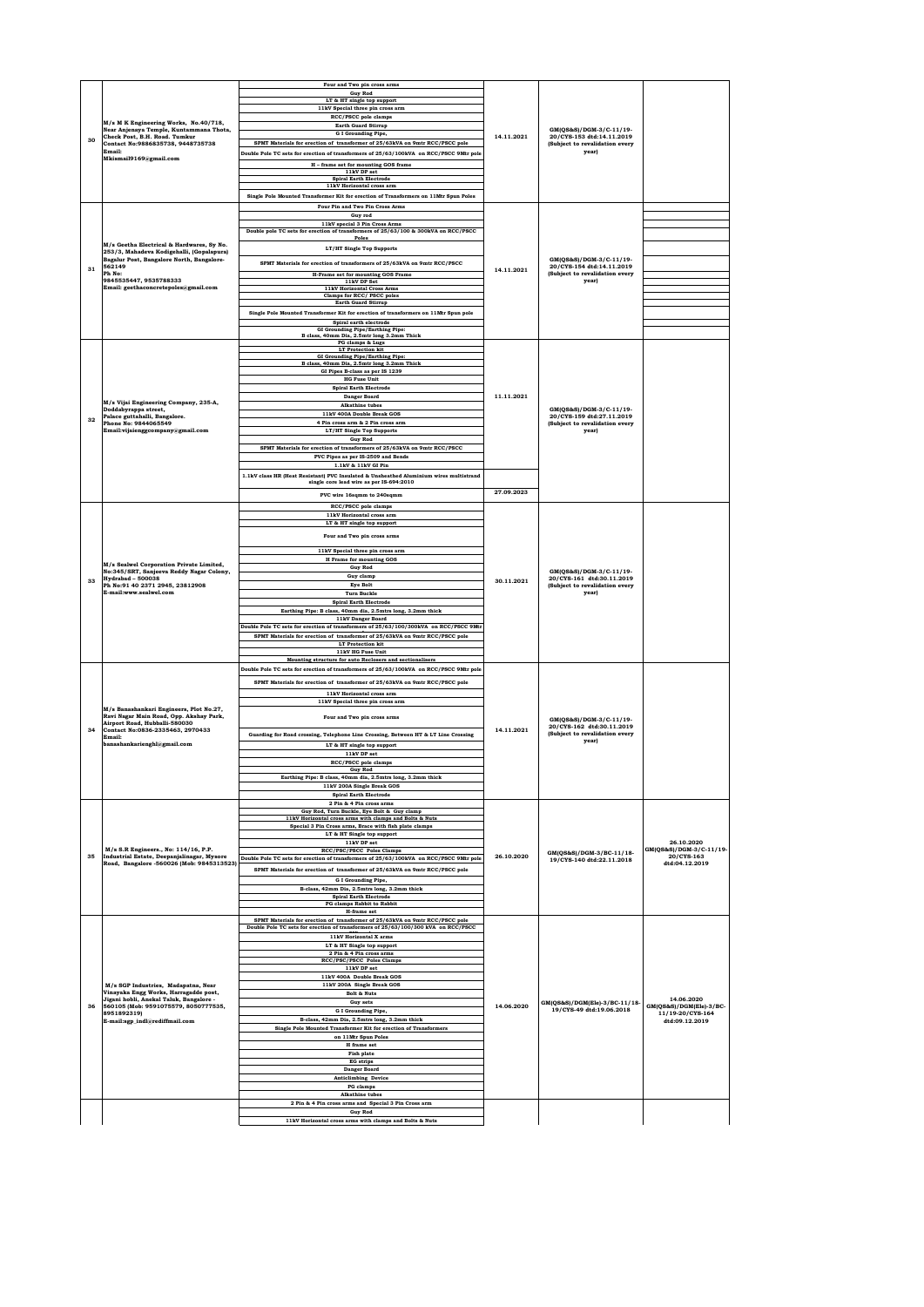| 37 | M/s Omkar Industries, Sy No: 35/1, Besides<br>Anu Bricks, Bhamannahally, Bellavi Hobli,<br>kora, Tumukuru (Mob No: 9844621920,<br>7259155842)( E- mail:<br>swamydine@gmail.com) | <b>HG</b> Fuse Unit<br>LT & HT Single top support<br>LT protection kit<br>SPMT Materials for erection of transformer of 25/63kVA on 9mtr RCC/PSCC pole<br>Double Pole TC sets for erection of transformers of 25/63/100/300kVA on RCC/PSCC<br>9Mtr pole<br>RCC/PSCC Poles Clamps<br>Earth guard strip<br>Single Pole Mounted Transformer Kit for erection of Transformers on 11Mtr Spun<br>Poles<br>G I Grounding Pipe,<br>B-class, 42mm Dia, 2.5mtrs long, 3.2mm thick<br><b>Danger Board</b> | 29.10.2020 | GM(QS&S)/DGM(Ele)-3/ BC-11/18-<br>19/CYS-124 dtd:31.10.2018                                     | 29.10.2020<br>GM(QS&S)/DGM(Ele)-3/ BC-<br>11/19-20/CYS-168<br>dtd:13.12.2019 |
|----|---------------------------------------------------------------------------------------------------------------------------------------------------------------------------------|------------------------------------------------------------------------------------------------------------------------------------------------------------------------------------------------------------------------------------------------------------------------------------------------------------------------------------------------------------------------------------------------------------------------------------------------------------------------------------------------|------------|-------------------------------------------------------------------------------------------------|------------------------------------------------------------------------------|
|    |                                                                                                                                                                                 | PG clamps & Aluminium Lugs<br>11kV DP set                                                                                                                                                                                                                                                                                                                                                                                                                                                      |            |                                                                                                 |                                                                              |
|    |                                                                                                                                                                                 | <b>Spiral Earth Electrode</b><br>Single Pole Mounted Transformer Kit for erection of transformers on 11Mtr Spun pole                                                                                                                                                                                                                                                                                                                                                                           |            |                                                                                                 |                                                                              |
|    |                                                                                                                                                                                 | Four Pin and Two Pin Cross Arms<br>Guy rod, Guy clamp, Eye Bolt                                                                                                                                                                                                                                                                                                                                                                                                                                |            |                                                                                                 |                                                                              |
|    |                                                                                                                                                                                 | 11kV special 3 Pin Cross Arms<br>Double pole TC sets for erection of transformers of 25/63/100 & 300kVA on RCC/PSCC<br>Poles                                                                                                                                                                                                                                                                                                                                                                   |            |                                                                                                 |                                                                              |
|    |                                                                                                                                                                                 | LT/HT Single Top Supports                                                                                                                                                                                                                                                                                                                                                                                                                                                                      |            |                                                                                                 |                                                                              |
|    | M/s Sri Lakshmi Venkateshwara                                                                                                                                                   | SPMT Materials for erection of transformers of 25/63kVA on 9mtr RCC/PSCC                                                                                                                                                                                                                                                                                                                                                                                                                       |            |                                                                                                 |                                                                              |
| 38 | Electricals.<br>No.309/P2, 2nd phase KIABD.<br>6th A Road, Harohalli.                                                                                                           | 11kV Horizontal Cross Arm with clamp, Bolt &Nuts                                                                                                                                                                                                                                                                                                                                                                                                                                               | 16.12.2021 | GM(QS&S)/DGM-3/C-11/19-<br>20/CYS-170 dtd:16.12.2019<br>(Subject to revalidation every          |                                                                              |
|    | Ramnagara - 562112<br>Ph No: 9448063206                                                                                                                                         | 11kV DP set                                                                                                                                                                                                                                                                                                                                                                                                                                                                                    |            | year)                                                                                           |                                                                              |
|    |                                                                                                                                                                                 | Clamps for RCC/ PSCC poles                                                                                                                                                                                                                                                                                                                                                                                                                                                                     |            |                                                                                                 |                                                                              |
|    |                                                                                                                                                                                 | <b>Earth Guard Stirrup</b>                                                                                                                                                                                                                                                                                                                                                                                                                                                                     |            |                                                                                                 |                                                                              |
|    |                                                                                                                                                                                 | Spiral earth electrode                                                                                                                                                                                                                                                                                                                                                                                                                                                                         |            |                                                                                                 |                                                                              |
|    |                                                                                                                                                                                 | GI Grounding Pipe:<br>B class, 40mm Dia, 2.5mtr long 3.2mm Thick                                                                                                                                                                                                                                                                                                                                                                                                                               |            |                                                                                                 |                                                                              |
| 39 | M/s New Laxmi Steel & Power Pvt Ltd.,<br>Plot No: A/22 To A/25, Sarua Indutrial<br>Estate, Sarua, Khurda - 752055,<br>Odisha<br>Ph No: 9437025241                               | prefabricated structure for mounting Distribution Transformers                                                                                                                                                                                                                                                                                                                                                                                                                                 | 21.12.2021 | GM(OS&S)/DGM-3/C-11/19-<br>20/CYS-173 dtd:21.12.2019<br>(Subject to revalidation every<br>year) |                                                                              |
|    |                                                                                                                                                                                 | Four Pin and Two Pin Cross Arms & LT/HT Single Top Supports                                                                                                                                                                                                                                                                                                                                                                                                                                    |            |                                                                                                 |                                                                              |
|    |                                                                                                                                                                                 | Guy Rod, Turn Buckle, Eye Bolt & Guy Clamp                                                                                                                                                                                                                                                                                                                                                                                                                                                     |            |                                                                                                 |                                                                              |
|    | M/s Adishakthi Electricals, Ahishakthi<br>Sadana, Adishakthi Nagar Opp. Indian Petrol                                                                                           | 11kV special 3 Pin Cross Arms                                                                                                                                                                                                                                                                                                                                                                                                                                                                  |            | GM(QS&S)/DGM-3/C-11/19-                                                                         |                                                                              |
| 40 | Bunk Challakere Road, Chitradurga-577501.<br>Phone No:9341588118                                                                                                                | SPMT Materials for erection of transformers of 25/63kVA on 9mtr RCC/PSCC<br>Double pole TC sets for erection of transformers of 25/63/100kVA & 100/300kVA on<br><b>RCC/PSCC Poles</b>                                                                                                                                                                                                                                                                                                          | 24.12.2021 | 20/CYS-177 dtd:24.12.2019<br>(Subject to revalidation every<br>year)                            |                                                                              |
|    |                                                                                                                                                                                 | 11kV DP Set<br>11kV Horizontal Cross Arms<br>Clamps for RCC/ PSCC poles                                                                                                                                                                                                                                                                                                                                                                                                                        |            |                                                                                                 |                                                                              |
|    |                                                                                                                                                                                 | <b>Earth Guard Stirrup</b><br>Single Pole Mounted Transformer Kit for erection of transformers on 11Mtr Spun pole                                                                                                                                                                                                                                                                                                                                                                              |            |                                                                                                 |                                                                              |
|    |                                                                                                                                                                                 | Spiral earth electrode                                                                                                                                                                                                                                                                                                                                                                                                                                                                         |            |                                                                                                 |                                                                              |
|    |                                                                                                                                                                                 | GI Grounding Pipe/Earthing Pipe:<br>B class, 40mm Dia, 2.5mtr long 3.2mm Thick<br><b>H-Frame set for mounting GOS</b>                                                                                                                                                                                                                                                                                                                                                                          |            |                                                                                                 |                                                                              |
|    |                                                                                                                                                                                 | Double pole TC sets for erection of transformers of 25/63/100 & 300kVA on RCC/PSCC<br>Poles                                                                                                                                                                                                                                                                                                                                                                                                    |            |                                                                                                 |                                                                              |
|    |                                                                                                                                                                                 | SPMT Materials for erection of transformers of 25/63kVA on 9mtr RCC/PSCC<br>11kV Horizontal Cross Arms<br>H-Frame set                                                                                                                                                                                                                                                                                                                                                                          |            |                                                                                                 |                                                                              |
|    | M/s Harshini Tele Systems, Plot No:94/A,<br>Phase-II, Sector - II, Lane No.17, IDA,                                                                                             | Four Pin and Two Pin Cross Arms                                                                                                                                                                                                                                                                                                                                                                                                                                                                |            | GM(OS&S)/DGM-3/BC-11/19-<br>20/CYS-178 dtd:24.12.2019                                           |                                                                              |
| 41 | Cherlapally, Hyderabad - 500051, Medchal<br>Dist. Telangana State.                                                                                                              | Guy Rod, Turn Buckle, Eye Bolt & Guy Clamp<br>GI Grounding Pipe/Earthing Pipe:<br>B class, 40mm Dia, 2.5mtr long 3.2mm Thick                                                                                                                                                                                                                                                                                                                                                                   | 23.12.2021 | (Subject to revalidation every<br>year)                                                         |                                                                              |
|    | Phone No: 9246332288.<br>Email:harshinits@gmail.com,                                                                                                                            | 11kV special 3 Pin Cross Arms<br>Clamps for RCC/ PSCC poles                                                                                                                                                                                                                                                                                                                                                                                                                                    |            |                                                                                                 |                                                                              |
|    | m.muralidharbabu@gmail.com.                                                                                                                                                     | LT/HT Single Top Supports<br>Fish plate                                                                                                                                                                                                                                                                                                                                                                                                                                                        |            |                                                                                                 |                                                                              |
|    |                                                                                                                                                                                 | LT protection kit<br>Spiral earth electrode                                                                                                                                                                                                                                                                                                                                                                                                                                                    |            |                                                                                                 |                                                                              |
| 42 |                                                                                                                                                                                 | 11kV Spun pole structural materials with single and 3 GOS system                                                                                                                                                                                                                                                                                                                                                                                                                               | 06.06.2022 | GM(QS&S)/DGM-3/BC-11/20-<br>21/CYS-39 dtd:08.06.2020<br>(Subject to revalidation every          |                                                                              |
|    |                                                                                                                                                                                 | 11kV 200A Single Break GOS<br>11kV 400A Double Break GOS                                                                                                                                                                                                                                                                                                                                                                                                                                       |            | vearl                                                                                           |                                                                              |
|    |                                                                                                                                                                                 | 11kV, 200A Single Break GOS with Polymeric Post Insulator<br>11kV, 400A Double Break GOS with Polymeric Post Insulator                                                                                                                                                                                                                                                                                                                                                                         |            |                                                                                                 |                                                                              |
|    |                                                                                                                                                                                 | <b>LT Protection Kit</b><br>Four Pin and Two Pin Cross Arms and 11kV special 3 Pin Cross Arms                                                                                                                                                                                                                                                                                                                                                                                                  |            |                                                                                                 |                                                                              |
|    | M/s Prakash Metal Products.                                                                                                                                                     | SPMT Materials for erection of transformers of 25/63kVA on 9mtr RCC/PSCC                                                                                                                                                                                                                                                                                                                                                                                                                       |            |                                                                                                 |                                                                              |
| 43 | Ayodya Village, Near Kempageri, Karwar<br>Road, Hubli- 580024                                                                                                                   | Single Pole Mounted Transformer Kit for erection of transformers on 11Mtr Spun pole<br>Double pole TC sets for erection of transformers of 25/63/100 & 100/300kVA on                                                                                                                                                                                                                                                                                                                           | 26.12.2021 | GM(QS&S)/DGM-3/BC-11/19-<br>20/CYS-181 dtd:26.12.2019                                           |                                                                              |
|    | Ph No: 0836-2303024<br>E-mail:prakash_pmp@yahoo.co.in                                                                                                                           | <b>RCC&amp;PSCC Poles</b><br>11kV DP set                                                                                                                                                                                                                                                                                                                                                                                                                                                       |            | (Subject to revalidation every<br>year)                                                         |                                                                              |
|    |                                                                                                                                                                                 | Clamps for RCC/ PSCC poles<br><b>HG Fuse Unit</b>                                                                                                                                                                                                                                                                                                                                                                                                                                              |            |                                                                                                 |                                                                              |
|    |                                                                                                                                                                                 | 11kV Horizontal Cross Arm<br>LT/HT Single Top Supports                                                                                                                                                                                                                                                                                                                                                                                                                                         |            |                                                                                                 |                                                                              |
|    |                                                                                                                                                                                 | Guy rod, Guy clamp, Eye Bolt, Turn Buckle<br><b>Spiral Earth Electrode</b>                                                                                                                                                                                                                                                                                                                                                                                                                     |            |                                                                                                 |                                                                              |
|    |                                                                                                                                                                                 | <b>GI</b> Grounding Pipe:<br>B class, 40mm Dia, 2.5mtr long 3.2mm Thick                                                                                                                                                                                                                                                                                                                                                                                                                        |            |                                                                                                 |                                                                              |
|    |                                                                                                                                                                                 |                                                                                                                                                                                                                                                                                                                                                                                                                                                                                                |            |                                                                                                 |                                                                              |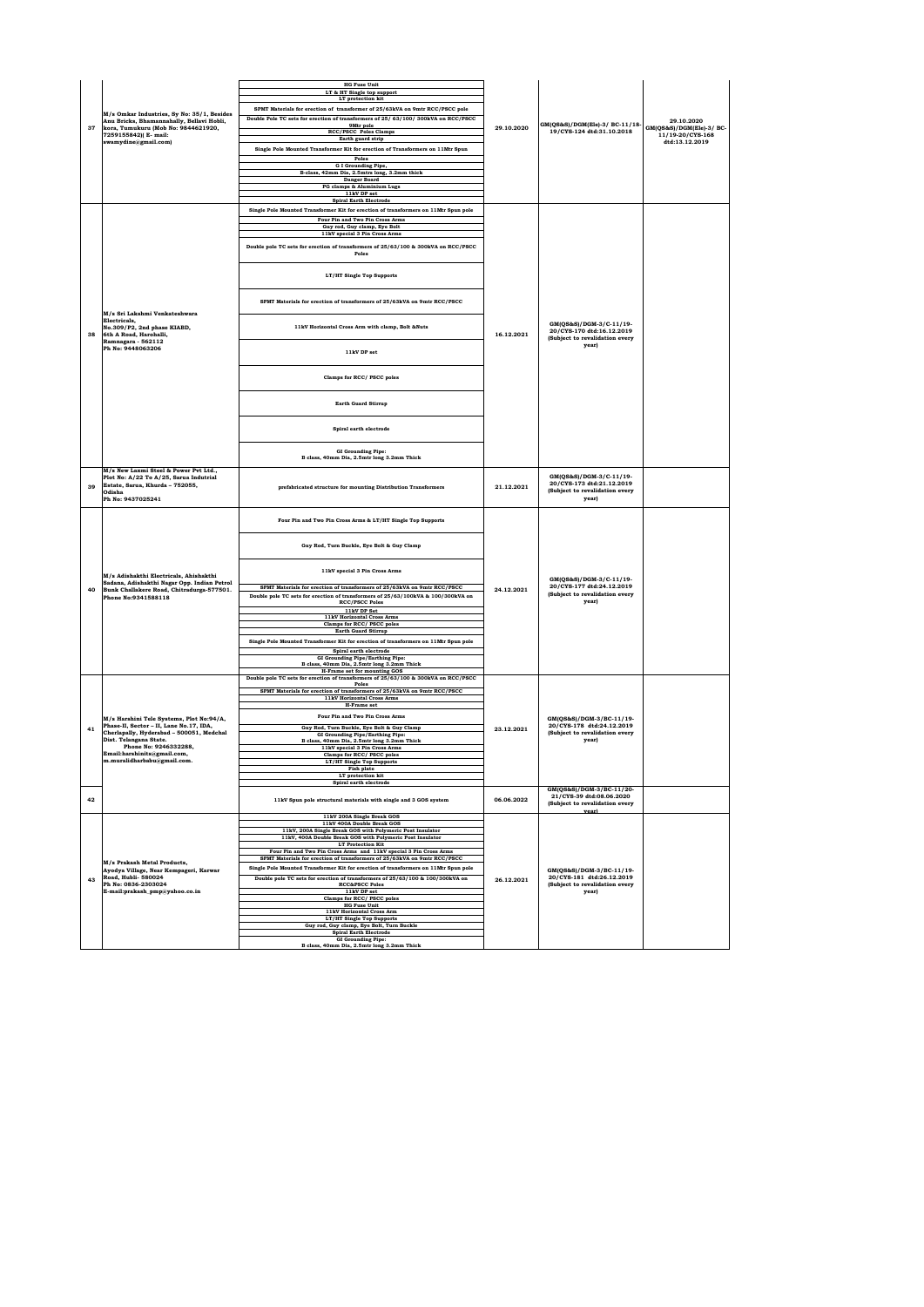|    |                                                                                            | 1.1kV & 11kV GI Pin                                                                                        |            |                                                                      |                                    |
|----|--------------------------------------------------------------------------------------------|------------------------------------------------------------------------------------------------------------|------------|----------------------------------------------------------------------|------------------------------------|
|    |                                                                                            | E.G. Strips                                                                                                |            | GM(QS&S)/DGM-3/BC-11/19-                                             |                                    |
|    |                                                                                            | <b>Anti-climbing Device</b><br>P.G. clamps                                                                 | 08.01.2022 | 20/CYS-194 dtd:10.01.2020                                            |                                    |
|    |                                                                                            | Lugs                                                                                                       |            | (Subject to revalidation every<br>year)                              |                                    |
|    |                                                                                            | Danger Board                                                                                               |            |                                                                      |                                    |
|    |                                                                                            | SPMT Materials for erection of transformer on 9mtr RCC/PSCC pole                                           |            |                                                                      |                                    |
|    | M/s Varsha Fab Tech.                                                                       | Double Pole TC sets for erection of transformers of 25/63/100/300kVA on RCC/PSCC                           |            |                                                                      |                                    |
|    | plot No:R-97, KSSIDC Indl, II stage, Area                                                  | 11kV DP set                                                                                                |            |                                                                      |                                    |
| 44 | Antharasanahalli, Tumkuru                                                                  | 11kV Horizontal cross arms with clamps and Bolts & Nuts                                                    |            |                                                                      |                                    |
|    | Ph No:7022593344/7022593345<br>E-mail: varshafabtech@gmail.com                             | 2 Pin & 4 Pin cross arms and Special 3 Pin Cross arm                                                       |            |                                                                      |                                    |
|    |                                                                                            |                                                                                                            |            | GM(QS&S)/DGM-3/BC-11/19-<br>20/CYS-144 dtd:28.11.2018                | 22.11.2020<br>GM(QS&S)/DGM-3/BC-   |
|    |                                                                                            | Single Pole Mounted Transformer Kit for erection of transformers on 11Mtr Spun pole                        | 22.11.2020 | (Subject to revalidation every                                       | 11/19-20/CYS-193                   |
|    |                                                                                            | <b>Guy Rod</b>                                                                                             |            | year)                                                                | dtd:10.01.2020                     |
|    |                                                                                            |                                                                                                            |            |                                                                      |                                    |
|    |                                                                                            | GI Grounding Pipe/Earthing Pipe: B class, 40mm Dia, 2.5mtr long 3.2mm Thick                                |            |                                                                      |                                    |
|    |                                                                                            | LT protection kit                                                                                          |            |                                                                      |                                    |
|    |                                                                                            | <b>Spiral Earth Electrode</b>                                                                              |            |                                                                      |                                    |
|    | M/s New Aquaria Electech Pvt Ltd, Plot                                                     | 11kV 200A Single Break GOS<br>9kV, 5kA Metal oxide Polymeric lightening (Surge) arresters                  | 09.06.2020 | GM(OS&S)/DGM-3/BC-11/19-                                             | 09.06.2020                         |
| 45 | No.30, Kucharam Industrial Park, Toopran                                                   | 11kV 200A Single Break GOS                                                                                 |            | 20/CYS-144 dtd:28.11.2018                                            | GM(OS&S)/DGM-3/BC                  |
|    | Mandal, Medak, Telangana, India-502336 (E-<br>mail: sales@newaguarielectech.com)           | 11kV 400A Double Break GOS<br>11kV HG Fuse Unit                                                            | 05.11.2020 | (Subject to revalidation every<br>vearl                              | 05.11.2020<br>GM(QS&S)/DGM-3/BC    |
|    |                                                                                            |                                                                                                            |            |                                                                      |                                    |
|    |                                                                                            | Four Pin and Two Pin Cross Arms                                                                            |            |                                                                      |                                    |
|    |                                                                                            | <b>Guy Rod</b>                                                                                             |            |                                                                      |                                    |
|    |                                                                                            |                                                                                                            |            |                                                                      |                                    |
|    |                                                                                            | 11kV special 3 pin cross arms                                                                              |            |                                                                      |                                    |
|    |                                                                                            | Double pole TC sets for erection of transformers of 25/63/100 & 100/300kVA on<br><b>RCC&amp;PSCC Poles</b> |            |                                                                      |                                    |
|    |                                                                                            |                                                                                                            |            |                                                                      |                                    |
|    | M/s Raghvendra Enterprises,                                                                | LT/HT Single Top Supports                                                                                  |            | GM(QS&S)/DGM-3/BC-11/19-                                             |                                    |
| 46 | No.265/1, Bapuji Nagar, Maruthi Nagar Extn.,<br>Mysore Road, Bangalore - 560026            | SPMT Materials for erection of transformers of 25/63kVA on 9Mtr RCC/PSCC                                   | 28.01.2022 | 20/CYS-210 dtd:11.02.2020<br>(Subject to revalidation every          |                                    |
|    | Ph No:9742628064                                                                           | H- Frame set for mounting GOS                                                                              |            | year)                                                                |                                    |
|    |                                                                                            | 11kV DP set                                                                                                |            |                                                                      |                                    |
|    |                                                                                            | 11kV Horizontal Cross Arms                                                                                 |            |                                                                      |                                    |
|    |                                                                                            |                                                                                                            |            |                                                                      |                                    |
|    |                                                                                            | Clamps for RCC/PSCC poles                                                                                  |            |                                                                      |                                    |
|    |                                                                                            | Single pole mounted transformer kit for erection of transformers on 11Mtr Spun Poles                       |            |                                                                      |                                    |
|    |                                                                                            | Spiral earth electrode                                                                                     |            |                                                                      |                                    |
|    |                                                                                            | GI Grounding Pipe/Earthing Pipe: B class, 40mm Dia, 2.5mtr long 3.2mm Thick                                |            |                                                                      |                                    |
| 47 | M/s EASA KRUPA Engineering Pvt. Ltd S.No                                                   | Pre-fabricated structures for mounting distribution transformers and Line materials.                       | 14.11.2020 | GM(QS&S)/DGM-3/BC-11/19-                                             |                                    |
|    |                                                                                            | H.G. Fuse Unit                                                                                             |            |                                                                      |                                    |
|    |                                                                                            |                                                                                                            |            |                                                                      |                                    |
|    |                                                                                            | <b>LT Protections Kit</b>                                                                                  |            |                                                                      |                                    |
|    |                                                                                            | <b>DOLO</b> cutouts                                                                                        |            |                                                                      |                                    |
|    |                                                                                            |                                                                                                            |            |                                                                      |                                    |
|    |                                                                                            |                                                                                                            |            |                                                                      |                                    |
|    |                                                                                            | <b>G</b> I Grounding Pipe                                                                                  |            |                                                                      |                                    |
|    |                                                                                            | B-class, 42mm Dia, 2.5mtrs long, 3.2mm thick with bolts & nuts, GI strip & washers<br>complete             |            |                                                                      |                                    |
|    |                                                                                            |                                                                                                            |            |                                                                      |                                    |
|    | M/s Orange Power T & D Equipments Pvt                                                      |                                                                                                            |            |                                                                      |                                    |
|    | Ltd.,                                                                                      | G.I. wire & Guy Wire                                                                                       |            |                                                                      |                                    |
|    | Regd Off No: 2, Small Scale Industrial Area,                                               |                                                                                                            |            | GM(QS&S)/DGM-3/BC-11/19-                                             |                                    |
| 48 | 1st Cross, Rajajinagar, Bangalore -560010<br>(Factory Unit: No.233, KIADB Industrial Area, | <b>PVC Pipes</b>                                                                                           | 28.02.2022 | 20/CYS-219 dtd:05.03.2020<br>(Subject to revalidation every<br>year) |                                    |
|    | 3rd phase, Malur - 563130, (Kolar Dist))                                                   | <b>Spiral Earth Electrode</b>                                                                              |            |                                                                      |                                    |
|    | E-mail: orange.power@rediffmail.com<br>Ph no:9845243011.                                   |                                                                                                            |            |                                                                      |                                    |
|    |                                                                                            | <b>Spacers for DTC Wiring</b>                                                                              |            |                                                                      |                                    |
|    |                                                                                            | PG clamps & Lugs                                                                                           |            |                                                                      |                                    |
|    |                                                                                            |                                                                                                            |            |                                                                      |                                    |
|    |                                                                                            | <b>Danger Board</b>                                                                                        |            |                                                                      |                                    |
|    |                                                                                            | Alkathine tubes                                                                                            |            |                                                                      |                                    |
|    |                                                                                            |                                                                                                            |            |                                                                      |                                    |
|    |                                                                                            | <b>Bolts and Nuts</b>                                                                                      |            |                                                                      |                                    |
|    |                                                                                            |                                                                                                            |            |                                                                      |                                    |
|    |                                                                                            | 11kV & 1.1kV GI Pins                                                                                       |            |                                                                      |                                    |
|    |                                                                                            | 11kV 200A Single Break GOS (Ceramic Type)                                                                  |            |                                                                      |                                    |
|    |                                                                                            |                                                                                                            |            |                                                                      |                                    |
|    |                                                                                            | <b>LT Protection Kit</b>                                                                                   |            |                                                                      |                                    |
|    |                                                                                            | <b>GI Grounding Pipes</b>                                                                                  |            |                                                                      |                                    |
|    |                                                                                            |                                                                                                            |            |                                                                      |                                    |
|    | M/s Vijaya Sales Corporation, No: 49, SSI                                                  | Spiral earth electrodes                                                                                    |            |                                                                      |                                    |
|    | Area, 4th cross, Rajajinagar, 5th Block,                                                   | <b>Bolts &amp; Nuts</b>                                                                                    |            | GM(QS&S)/DGM-3/BC-11/18-                                             | 15.10.2020                         |
| 49 | Bangalore.                                                                                 | GI Wire, Barbed wire & Guy Wire                                                                            | 15.10.2020 | 19/CYS-117 dtd:17.10.2018                                            | $GM(QS\&S)/DGM-3/BC-$              |
|    | Ph No:080 23200108/9880633011<br>E-mail: vijayasalescorpn@rediffmail.com                   | PG clamps & lugs                                                                                           |            | (Subject to revalidation every<br>year)                              | 11/19-20/CYS-222<br>dtd:11.03.2020 |
|    |                                                                                            | <b>Alkathine</b> tubes                                                                                     |            |                                                                      |                                    |
|    |                                                                                            | <b>Sarthing rod/ Hickory rod</b>                                                                           |            |                                                                      |                                    |
|    |                                                                                            | BPL kit(PVC pipe, bend, Aerial fuse board, service wire switch, socket)                                    |            |                                                                      |                                    |
|    |                                                                                            | PVC lead wire                                                                                              |            |                                                                      |                                    |
|    |                                                                                            | <b>HG</b> Fuse unit                                                                                        |            |                                                                      |                                    |
|    |                                                                                            | <b>Danger Board</b>                                                                                        |            |                                                                      |                                    |
|    |                                                                                            | Four Pin and Two Pin Cross Arms                                                                            |            |                                                                      |                                    |
|    |                                                                                            | 11kV Special 3 pin cross arm                                                                               |            |                                                                      |                                    |
|    |                                                                                            | 11 kV Horizontal Cross Arm                                                                                 |            |                                                                      |                                    |
|    | M/s Hari Krishna Electrical Works,                                                         | LT/HT single top support                                                                                   |            |                                                                      |                                    |
|    | Sy No:80/3, Koratagere,<br>Urdigere Main Road,                                             | Single Pole Mounted Transformer Kit for erection of Transformers on 11Mtr Spun Pole                        |            | GM(OS&S)/DGM-3/BC-11/19-                                             |                                    |
| 50 | Koratagere - 572129,                                                                       | Double pole TC sets for erection of transformers of 25/63/100 & 100/300kVA on                              | 05.03.2022 | 20/CYS-226 dtd:13.03.2020                                            |                                    |
|    | <b>Tumkur Dist</b>                                                                         | <b>RCC/PSCC Poles</b><br>SPMT Materials for erection of transformers of 25/63kVA on 9mtr RCC/PSCC          |            | (Subject to revalidation every<br>year)                              |                                    |
|    | Ph No: 9606135191                                                                          | <b>GI</b> Grounding Pipe                                                                                   |            |                                                                      |                                    |
|    |                                                                                            | B-class, 42mm Dia, 2.5mtrs long, 3.2mm thick with bolts & nuts, GI strip & washers<br>complete             |            |                                                                      |                                    |
|    |                                                                                            | <b>Danger Board</b>                                                                                        |            |                                                                      |                                    |
|    |                                                                                            | Guy rod, Guy clamp, Eye Bolt<br>PG clamps                                                                  |            |                                                                      |                                    |
|    |                                                                                            | <b>Aluminium Lugs/Copper Lugs</b>                                                                          |            |                                                                      |                                    |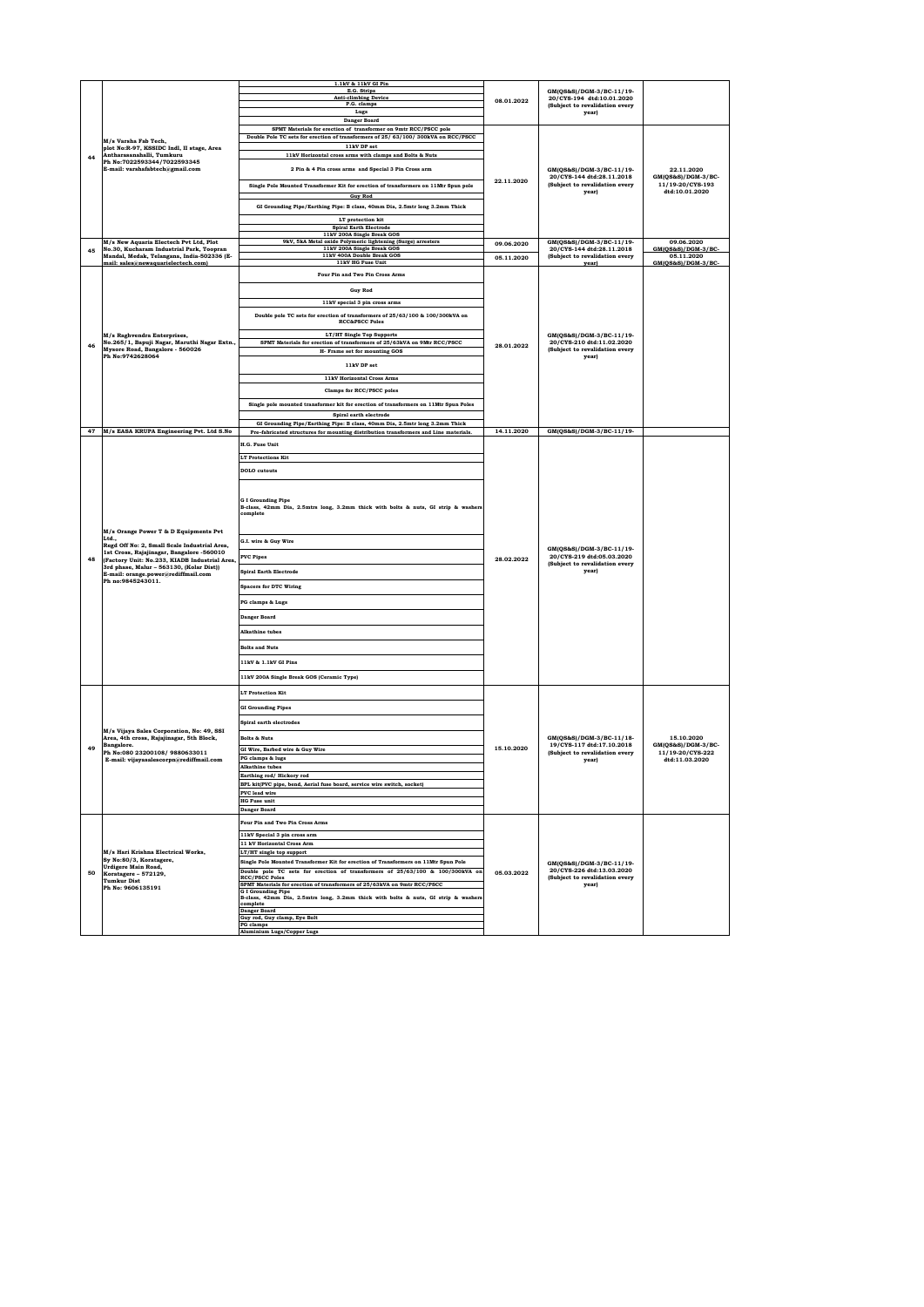|    |                                                                                         | Four Pin and Two Pin Cross Arms                                                                                |            |                                                      |            |
|----|-----------------------------------------------------------------------------------------|----------------------------------------------------------------------------------------------------------------|------------|------------------------------------------------------|------------|
|    |                                                                                         | 11kV Special 3 pin cross arm                                                                                   |            |                                                      |            |
|    |                                                                                         | 11 kV Horizontal Cross Arm                                                                                     |            |                                                      |            |
|    |                                                                                         | LT/HT single top support                                                                                       |            |                                                      |            |
|    |                                                                                         | <b>Danger Board</b>                                                                                            |            |                                                      |            |
|    |                                                                                         | <b>GI</b> Grounding Pipe                                                                                       |            |                                                      |            |
|    |                                                                                         | <b>Anchor Rod</b>                                                                                              |            |                                                      |            |
|    | M/s Sampurna Enterprises,                                                               | Double pole TC sets for erection                                                                               |            |                                                      |            |
|    | Plot No: R-3 & 18, KSSIDC Ltd, Industrial<br>Estate, Hosahalli Camp, Sindhanur - 584148 | SPMT Materials for erection of transformers of 25/63kVA on RCC/PSCC 9mtr Pole                                  |            | GM(QS&S)/DGM-3/BC-11/20-<br>21/CYS-01 dtd:15.04.2020 |            |
| 51 | Ph No: 9739384442,9742243677                                                            |                                                                                                                | 02.03.2022 | (Subject to revalidation every                       |            |
|    | E-mail:                                                                                 | Guy rod, Turn Buckle, Eye Bolt & Guy clamp,                                                                    |            | year)                                                |            |
|    | sampurnaenterprises14@gmail.com                                                         |                                                                                                                |            |                                                      |            |
|    |                                                                                         |                                                                                                                |            |                                                      |            |
|    |                                                                                         | Spiral earth electrodes<br>RCC/PSCC Pole clamps                                                                |            |                                                      |            |
|    |                                                                                         |                                                                                                                |            |                                                      |            |
|    |                                                                                         | 11kV 200A Single Break GOS                                                                                     |            |                                                      |            |
|    |                                                                                         | <b>LT Protection kit</b>                                                                                       |            |                                                      |            |
|    |                                                                                         |                                                                                                                |            |                                                      |            |
|    |                                                                                         | <b>HG Fuse Unit</b>                                                                                            |            |                                                      |            |
| 52 | M/s Dura-line India Pvt Ltd., Plot No: SP-                                              | Permanently lubricated HDPE Pipes &Ducts -50/42mm                                                              | 17.07.2022 | GM(QS&S)/DGM-3/BC-11/20-                             |            |
|    | 1/33(B), RIICO Indl.Area, Neemrana-301705,                                              | * HDPE power duct with 3 layers (Outer colour of the duct shall be red with three white                        | 03.02.2022 | GM(Q,S&S)/DGM-3/BC-11/16-                            | 03.02.2021 |
|    |                                                                                         | 4 pin X arms & 2 Pin Cross Arms                                                                                |            |                                                      |            |
|    |                                                                                         | Special 3 pin cross arm                                                                                        |            |                                                      |            |
|    |                                                                                         |                                                                                                                |            |                                                      |            |
|    |                                                                                         |                                                                                                                |            |                                                      |            |
|    |                                                                                         |                                                                                                                |            |                                                      |            |
|    |                                                                                         | 11kV Horizontal cross arm                                                                                      |            |                                                      |            |
|    |                                                                                         |                                                                                                                |            |                                                      |            |
|    |                                                                                         |                                                                                                                |            |                                                      |            |
|    |                                                                                         |                                                                                                                |            |                                                      |            |
|    |                                                                                         |                                                                                                                |            |                                                      |            |
|    | M/s Roopa Construction Company, Regd                                                    |                                                                                                                |            |                                                      |            |
|    | office: Jyothi building, maidan road,                                                   |                                                                                                                |            |                                                      |            |
|    | Mangalore-575001                                                                        |                                                                                                                |            | GM(Q,S&S)/DGM-3/BC-11/20-                            |            |
| 53 | (Factory unit: Kuthanoor village 83, Callicut                                           |                                                                                                                | 20.04.2022 | 21/Cys-21 dated:27.05.2020                           |            |
|    | road, kuthanoor village, Chamrajnagar-                                                  | G.I pipe                                                                                                       |            | (Subject to revalidation every                       |            |
|    | 571313)                                                                                 |                                                                                                                |            | year)                                                |            |
|    | Ph No:0824-2426976                                                                      |                                                                                                                |            |                                                      |            |
|    |                                                                                         |                                                                                                                |            |                                                      |            |
|    |                                                                                         |                                                                                                                |            |                                                      |            |
|    |                                                                                         |                                                                                                                |            |                                                      |            |
|    |                                                                                         | Guy rod                                                                                                        |            |                                                      |            |
|    |                                                                                         | <b>H-frame set for mounting GOS</b>                                                                            |            |                                                      |            |
|    |                                                                                         | 11kV DP set                                                                                                    |            |                                                      |            |
|    |                                                                                         | Clamps for RCC/PSCC poles                                                                                      |            |                                                      |            |
|    |                                                                                         | Spiral earth electrode                                                                                         |            |                                                      |            |
|    |                                                                                         | SPMT material for erection of transformers of 25/63 kVA on 9mtr RCC /PSCC poles                                |            |                                                      |            |
|    |                                                                                         |                                                                                                                |            |                                                      |            |
|    |                                                                                         | Double pole TC set for erection of transformers of 25/63/100kVA & 100/300kVA on 9mtr                           |            |                                                      |            |
|    | M/s Ductrove Innovations Private Ltd.,                                                  | <b>RCC/PSCC poles</b>                                                                                          |            |                                                      |            |
|    | No:41. Karnataka Industrial Area                                                        |                                                                                                                |            |                                                      |            |
| 54 | Development board, Industrial area                                                      |                                                                                                                | 29,05,2025 | GM(Q,S&S)/DGM-3/BC-11/20-                            |            |
|    | Chikkahallanur-562 101                                                                  | Permanently lubricated HDPE Pipes & Ducts -50/42mm, 40/33mm                                                    |            | 21/Cys-128 dated:22.09.2020                          |            |
|    | Email id:info@ductrove.com                                                              |                                                                                                                |            |                                                      |            |
|    |                                                                                         |                                                                                                                |            |                                                      |            |
|    |                                                                                         | Four Pin and Two Pin Cross Arms                                                                                |            |                                                      |            |
|    |                                                                                         | 11kV Special 3 pin cross arm                                                                                   |            |                                                      |            |
|    | M/s Sri Bhairaveshwara Industries,                                                      | Guy rod                                                                                                        |            |                                                      |            |
|    | Sy No.76, Plot No.49,                                                                   | 11 kV Horizontal Cross Arm                                                                                     |            | GM(Q,S&S)/DGM-3/BC-11/20-                            |            |
|    | Sri Bhairaveshwara Industries,                                                          | LT/HT single top support<br>Clamps for RCC/ PSCC poles                                                         |            | 21/Cys-36 dated:02.062020                            |            |
| 55 | 2nd phase, Kasaba Hobli, Nosagere Village,                                              | 11kV DP set                                                                                                    | 30.05.2022 | (Subject to revalidation every                       |            |
|    | Malur, KIADB Industrial Area, Kolar                                                     |                                                                                                                |            | year)                                                |            |
|    | Ph No: 8892969394                                                                       | SPMT Materials for erection of transformers of 25/63kVA on 9mtr RCC/PSCC pole                                  |            |                                                      |            |
|    |                                                                                         | Double pole TC sets for erection of transformers of 25/63/100 & 100/300kVA on                                  |            |                                                      |            |
|    |                                                                                         | <b>RCC/PSCC Poles</b>                                                                                          |            |                                                      |            |
|    |                                                                                         | Single Pole Mounted Transformer Kit for erection of Transformers on 11Mtr Spun Pole                            |            |                                                      |            |
|    |                                                                                         | 11 kV Horizontal Cross Arm                                                                                     |            |                                                      |            |
|    |                                                                                         | Four Pin and Two Pin Cross Arms                                                                                |            |                                                      |            |
|    |                                                                                         | 11kV Special 3 pin cross arm                                                                                   |            |                                                      |            |
|    | M/s Divva Industries.                                                                   | Guy rod                                                                                                        |            |                                                      |            |
|    | #71, Behind Maruthi wines, Narasimha swamy                                              | Clamps for RCC/ PSCC poles                                                                                     |            |                                                      |            |
|    | layout,                                                                                 | <b>Spiral Earth Electrode</b>                                                                                  |            | GM(Q,S&S)/DGM-3/BC-11/20-                            |            |
| 56 | Laggere Ring road, Laggere,                                                             | LT/HT single top support                                                                                       | 29.05.2022 | 21/Cys-48 dated:19.062020                            |            |
|    | Bangalore-560058                                                                        | SPMT Materials for erection of transformers of 25/63kVA on 9mtr RCC/PSCC pole                                  |            | (Subject to revalidation every                       |            |
|    | Ph No: 9945707646                                                                       | Double pole TC sets for erection of transformers of 25/63/100 & 100/300kVA on                                  |            | year)                                                |            |
|    |                                                                                         | <b>RCC/PSCC Poles</b>                                                                                          |            |                                                      |            |
|    |                                                                                         | <b>G I Grounding Pipe</b>                                                                                      |            |                                                      |            |
|    |                                                                                         | B-class, 42mm Dia, 2.5mtrs long, 3.2mm thick with bolts & nuts, GI strip & washers                             |            |                                                      |            |
|    |                                                                                         | complete<br>11kV DP set                                                                                        |            |                                                      |            |
|    |                                                                                         | 11 kV Horizontal Cross Arm                                                                                     |            |                                                      |            |
|    |                                                                                         | Four Pin and Two Pin Cross Arms                                                                                |            |                                                      |            |
|    |                                                                                         | Clamps for RCC/ PSCC poles                                                                                     |            |                                                      |            |
|    |                                                                                         | SPMT Materials for erection of transformers of 25/63kVA on 9mtr RCC/PSCC pole                                  |            |                                                      |            |
|    |                                                                                         |                                                                                                                |            |                                                      |            |
|    |                                                                                         | Single Pole Mounted Transformer Kit for erection of Transformers on 11Mtr Spun Pole                            |            |                                                      |            |
|    | M/s Siri and Co                                                                         | Double pole TC sets for erection of transformers of 25/63/100 & 100/300kVA or                                  |            |                                                      |            |
|    | Plot No.82, Survey No: 24, Jai matha Rice                                               | <b>RCC/PSCC Poles</b>                                                                                          |            | GM(Q,S&S)/DGM-3/BC-11/20-                            |            |
| 57 | Industries, Antharasanahalli Industrial are.                                            | LT/HT single top support                                                                                       |            | 21/Cvs-60 dated:17.07.2020                           |            |
|    | Tumkur-572106 Mob No: 9900050508.                                                       | Guy Set                                                                                                        | 17.07.2022 | (Subject to revalidation every                       |            |
|    | 9481367126                                                                              | <b>H</b> Frame set                                                                                             |            | year)                                                |            |
|    |                                                                                         | <b>Spiral Earth Electrode</b>                                                                                  |            |                                                      |            |
|    |                                                                                         | <b>G I Grounding Pipe</b><br>B-class, 42mm Dia, 2.5mtrs long, 3.2mm thick with bolts & nuts, GI strip & washer |            |                                                      |            |
|    |                                                                                         | complete                                                                                                       |            |                                                      |            |
|    |                                                                                         | <b>Earth Guard Stirrup</b>                                                                                     |            |                                                      |            |
|    |                                                                                         | 11kV Danger Board                                                                                              |            |                                                      |            |
|    |                                                                                         | 11kV DP set                                                                                                    |            |                                                      |            |
|    |                                                                                         | <b>Fish plate</b>                                                                                              |            |                                                      |            |
|    |                                                                                         | SPMT Materials for erection of transformers of 25/63kVA on 9mtr RCC/PSCC pole                                  |            |                                                      |            |
|    |                                                                                         | Double pole TC sets for erection of transformers of 25/63/100 & 100/300kVA on                                  |            |                                                      |            |
|    |                                                                                         | <b>RCC/PSCC Poles</b>                                                                                          |            |                                                      |            |
|    |                                                                                         | 11 kV Horizontal Cross Arm                                                                                     |            |                                                      |            |
|    | M/s Shah Fab Tech.                                                                      | LT/HT single top support                                                                                       |            |                                                      |            |
|    | Plot No:712/A, 4th cross, Karur Industrial                                              | Four Pin and Two Pin Cross Arms                                                                                |            |                                                      |            |
|    | Area, Harihar Road, Davanagere -577004.                                                 | 11kV Special 3 pin cross arm                                                                                   |            | GM(Q,S&S)/DGM-3/BC-11/20-                            |            |
| 58 | (Ph No:                                                                                 | <b>Spiral Earth Electrode</b>                                                                                  | 07.08.2022 | 21/Cys-68 dated:11.08.2020                           |            |
|    | 8553918991, 9844444133)                                                                 | Clamps for RCC/ PSCC poles                                                                                     |            | (Subject to revalidation every                       |            |
|    | (E-mail:                                                                                | 11kV DP set<br>H frame set                                                                                     |            | year)                                                |            |
|    | shahfabtech2017@gmail.com)                                                              | <b>G I Grounding Pipe</b>                                                                                      |            |                                                      |            |
|    |                                                                                         | B-class, 42mm Dia, 2.5mtrs long, 3.2mm thick with bolts & nuts, GI strip & washers                             |            |                                                      |            |
|    |                                                                                         | complete                                                                                                       |            |                                                      |            |
|    |                                                                                         | Fish plate                                                                                                     |            |                                                      |            |
|    |                                                                                         | <b>Earth Guard Stirrup</b>                                                                                     |            |                                                      |            |
|    |                                                                                         | Guy set (Insulator & GI Wire has to be purchased by BESCOM approved vendors)<br><b>Bolts &amp; Nuts</b>        |            |                                                      |            |
|    |                                                                                         |                                                                                                                |            |                                                      |            |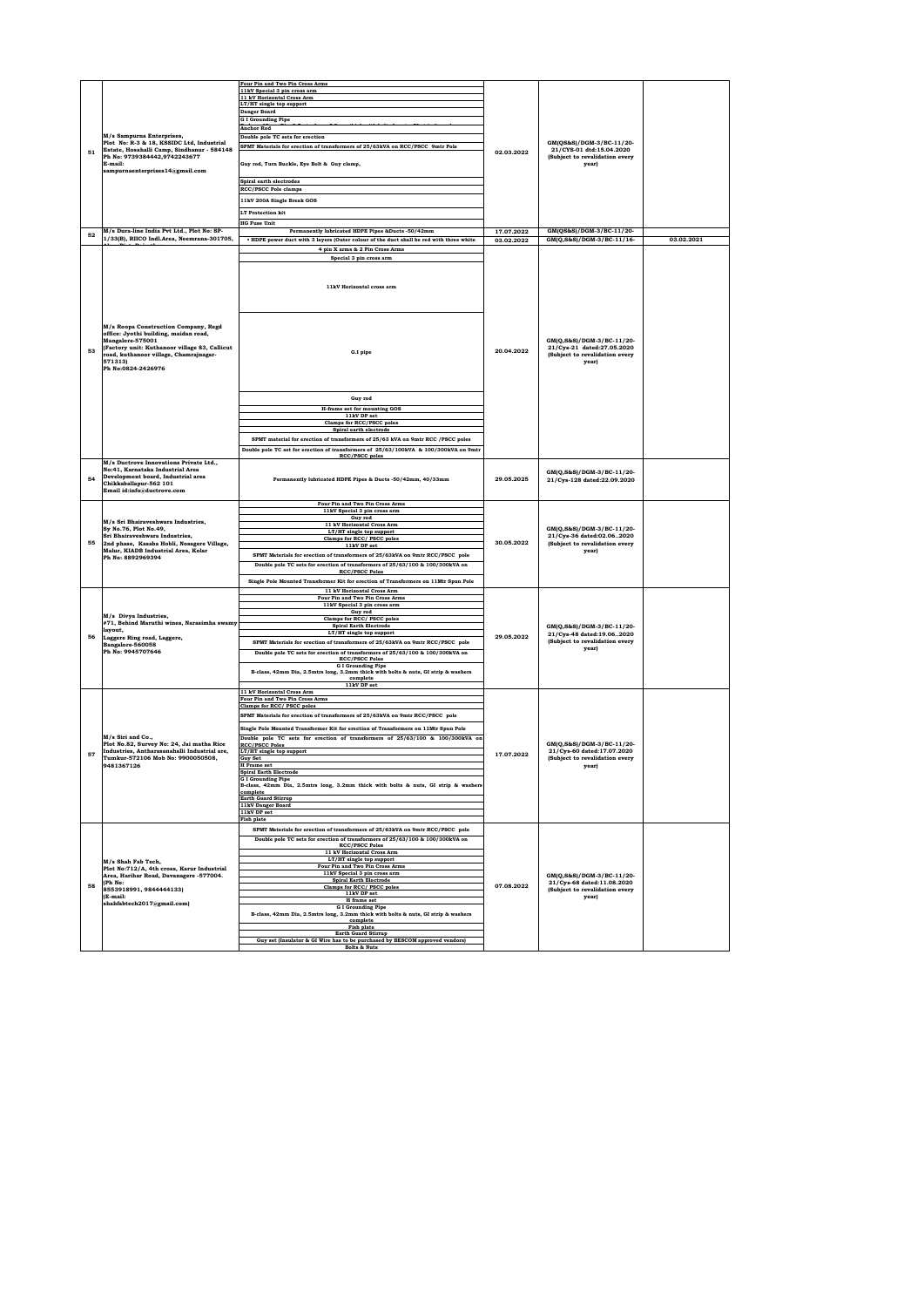|    |                                                                                        | 11 kV Horizontal Cross Arm<br>Four Pin and Two Pin Cross Arms                                                                  |            |                                                                                         |  |
|----|----------------------------------------------------------------------------------------|--------------------------------------------------------------------------------------------------------------------------------|------------|-----------------------------------------------------------------------------------------|--|
|    |                                                                                        | 11kV Special 3 pin cross arm                                                                                                   |            |                                                                                         |  |
|    |                                                                                        | Guy rod, Guy clamp, Eye Bolt, Turn Buckle                                                                                      |            |                                                                                         |  |
|    |                                                                                        | Clamps for RCC/ PSCC poles<br><b>Spiral Earth Electrode</b>                                                                    |            |                                                                                         |  |
|    |                                                                                        | LT/HT single top support                                                                                                       |            |                                                                                         |  |
|    | M/s SSK Engineering & Fabrication Works.<br>Survey No: 6/5, Rattihalli - Byadagi Road, | SPMT Materials for erection of transformers of 25/63kVA on 9mtr RCC/PSCC pole                                                  |            | GM(O.S&S)/DGM-3/BC-11/20-                                                               |  |
| 59 | Makari, Hirekerur(Tq.), Haveri(Dist).                                                  | Double pole TC sets for erection of transformers of 25/63/100 & 100/300kVA on                                                  | 29.05.2022 | 21/Cys-72 dated:12.08.2020                                                              |  |
|    | Ph No: 9902750376/9900350068                                                           | <b>RCC/PSCC Poles</b>                                                                                                          |            | (Subject to revalidation every<br>year)                                                 |  |
|    |                                                                                        | 11kV & 1.1kV GI Pins                                                                                                           |            |                                                                                         |  |
|    |                                                                                        | $$\operatorname{\sf G}$ I Grounding Pipe B-class, 42mm Dia, 2.5mtrs long, 3.2mm thick with bolts & nuts, GI strip & washers    |            |                                                                                         |  |
|    |                                                                                        | complete                                                                                                                       |            |                                                                                         |  |
|    |                                                                                        | Fish plate<br>Earth Guard Stirrup                                                                                              |            |                                                                                         |  |
|    |                                                                                        | 11kV DP set                                                                                                                    |            |                                                                                         |  |
|    |                                                                                        | PG clamps                                                                                                                      |            |                                                                                         |  |
|    |                                                                                        | 11kV Special three pin cross arm                                                                                               |            |                                                                                         |  |
|    |                                                                                        | Four and Two pin cross arms<br>11kV Horizontal cross arm                                                                       |            |                                                                                         |  |
|    |                                                                                        | LT & HT single top support                                                                                                     |            |                                                                                         |  |
|    |                                                                                        | Guy set (Insulator & GI wire has to be purchased by BESCOM approved Vendors                                                    |            |                                                                                         |  |
|    |                                                                                        |                                                                                                                                |            |                                                                                         |  |
|    | M/s Kronax Engineering & Pressure Vessels                                              | <b>Spiral Earth Electrode</b>                                                                                                  |            |                                                                                         |  |
|    | LLP, No.823/1A, 823/1B, Near Kodikonda                                                 | ${\footnotesize \begin{array}{c} \text{G I Grouding Pipe} \\ \text{B-class, 42mm Dia, 2.5mtrs long, 3.2mm thick} \end{array}}$ |            | GM(QS&S)/DGM-3/BC-11/20-                                                                |  |
| 60 | checkpost, kodur Village, Chillamathur,<br>Anantapur District, Andhra Pradesh(AP)      | <b>Spacer for DTC wiring</b>                                                                                                   | 17.08.2022 | 21/CYS-93 dtd:18.08.2020                                                                |  |
|    | Contact No: +91 9980568975                                                             | Danger Board<br>Earth Guard Stirrup                                                                                            |            | (Subject to revalidation every                                                          |  |
|    | Email: info@kronax.in                                                                  | 11kV DP set                                                                                                                    |            | year)                                                                                   |  |
|    |                                                                                        | Single Pole Mounted Transformer Kit for erection of Transformers on 11Mtr Spun Poles                                           |            |                                                                                         |  |
|    |                                                                                        |                                                                                                                                |            |                                                                                         |  |
|    |                                                                                        | Double Pole TC sets for erection of transformers of 25/63/100kVA & 100/300kVA on<br>RCC/PSCC 9Mtr pole                         |            |                                                                                         |  |
|    |                                                                                        | SPMT Materials for erection of transformer on 25/63kVA on 9mtr RCC/PSCC pole                                                   |            |                                                                                         |  |
|    |                                                                                        | <b>H</b> Frame for mounting GOS                                                                                                |            |                                                                                         |  |
|    |                                                                                        | RCC/PSCC pole clamps                                                                                                           |            |                                                                                         |  |
|    |                                                                                        | SPMT Materials for erection of transformers of 25/63kVA on 9mtr RCC/PSCC pole                                                  |            |                                                                                         |  |
|    |                                                                                        | Double pole TC sets for erection of transformers of 25/63/100 & 100/300kVA on                                                  |            |                                                                                         |  |
|    |                                                                                        | <b>RCC/PSCC Poles</b>                                                                                                          |            |                                                                                         |  |
|    |                                                                                        | 11 kV Horizontal Cross Arm                                                                                                     |            |                                                                                         |  |
|    |                                                                                        | LT/HT single top support                                                                                                       |            | GM(OS&S)/DGM-3/BC-11/20-<br>21/CYS-95 dtd:24.08.2020<br>(Subject to revalidation every  |  |
|    |                                                                                        | Four Pin and Two Pin Cross Arms                                                                                                |            |                                                                                         |  |
|    | M/s SGP Industries, Madapatna, Near<br>Vinayaka Engg Works, Harragadde post,           |                                                                                                                                |            |                                                                                         |  |
|    |                                                                                        | Clamps for RCC/PSCC poles                                                                                                      |            |                                                                                         |  |
|    | Jigani Hobli, Anekal Taluk, Bangalore -                                                | 11kV DP set                                                                                                                    | 20.08.2022 |                                                                                         |  |
| 61 | 560105 (E-mail: sgp_indl@rediffmail.com)<br>(PH. No: 9591075579, 8050777535,           | PG clamps & Lugs<br><b>GI</b> Grounding Pipe                                                                                   |            |                                                                                         |  |
|    | 8951892319).                                                                           | B-class, 42mm Dia, 2.5mtrs long, 3.2mm thick with bolts & nuts, GI Pipe/strip & washer                                         |            | year)                                                                                   |  |
|    |                                                                                        | complete<br><b>H</b> Frame set                                                                                                 |            |                                                                                         |  |
|    |                                                                                        | Fish plate                                                                                                                     |            |                                                                                         |  |
|    |                                                                                        | <b>Earth Guard Stirrup</b>                                                                                                     |            |                                                                                         |  |
|    |                                                                                        | 11kV Danger Board                                                                                                              |            |                                                                                         |  |
|    |                                                                                        | <b>Alkathine</b> tubes<br><b>Anticlimbing Device</b>                                                                           |            |                                                                                         |  |
|    |                                                                                        | Guy set [Insulator & GI Wire has to be purchased by BESCOM approved vendors]                                                   |            |                                                                                         |  |
|    |                                                                                        | Single Pole Mounted Transformer Kit for erection of Transformers on 11Mtr Spun Pole                                            |            |                                                                                         |  |
|    |                                                                                        | 11kV Horizontal cross arm                                                                                                      |            |                                                                                         |  |
|    |                                                                                        | LT/HT single top support                                                                                                       |            | GM(QS&S)/DGM-3/BC-11/20-<br>21/CYS-108 dtd:05.09.2020<br>(Subject to revalidation every |  |
|    |                                                                                        | Four Pin and Two Pin Cross Arms                                                                                                |            |                                                                                         |  |
|    |                                                                                        | Clamps for RCC/ PSCC poles<br><b>GI</b> Grounding Pipe                                                                         |            |                                                                                         |  |
|    | M/s RGV Enterprises,                                                                   | B-class, 42mm Dia, 2.5mtrs long, 3.2mm thick with bolts & nuts, GI Pipe/strip & washers                                        |            |                                                                                         |  |
|    | No:2, 3, Sri Lakshmi Venkataramana Layout,                                             | complete<br>11kV DP set                                                                                                        |            |                                                                                         |  |
| 62 | Behind Basavanahalli Railway station,<br>Nelamangala-562123, Bangalore.                | <b>Guy Rod</b>                                                                                                                 | 04.09.2022 |                                                                                         |  |
|    | Phone No: 9591442150, 9449563179,                                                      | 11kV Special three pin cross arm                                                                                               |            |                                                                                         |  |
|    | 9945293959                                                                             | Single Pole Mounted Transformer Kit for erection of Transformers on 11Mtr Spun Pole                                            |            | vearl                                                                                   |  |
|    |                                                                                        | Double Pole TC sets for erection of transformers of 25/63/100kVA & 100/300kVA on                                               |            |                                                                                         |  |
|    |                                                                                        | RCC/PSCC 9Mtr pole                                                                                                             |            |                                                                                         |  |
|    |                                                                                        | SPMT Materials for erection of transformer on 25/63kVA on 9mtr RCC/PSCC pole                                                   |            |                                                                                         |  |
|    |                                                                                        | PG clamps                                                                                                                      |            |                                                                                         |  |
|    | M/s Malu Wires.                                                                        | <b>Spiral Earth Electrode</b><br>8 SWG GI Wire                                                                                 | 04.09.2022 | GM(OS&S)/DGM-3/BC-11/20-                                                                |  |
| 63 | Sy No. 247, Village Kadnur Hobli Madhure Tq                                            | 7/10 Guy Wire                                                                                                                  |            | 21/CYS-104 dtd:05.09.2020                                                               |  |
|    |                                                                                        | Guy rod, Guy clamp, Eye Bolt, Turn buckle                                                                                      |            |                                                                                         |  |
|    |                                                                                        | Four Pin and Two Pin Cross Arms                                                                                                |            |                                                                                         |  |
|    |                                                                                        | 11kV Special three pin cross arm                                                                                               |            |                                                                                         |  |
|    |                                                                                        |                                                                                                                                |            |                                                                                         |  |
|    |                                                                                        |                                                                                                                                |            |                                                                                         |  |
|    |                                                                                        | 1.1kV & 11kV GI pin                                                                                                            |            |                                                                                         |  |
|    |                                                                                        |                                                                                                                                |            |                                                                                         |  |
|    |                                                                                        |                                                                                                                                |            |                                                                                         |  |
|    |                                                                                        | <b>G I Grounding Pipe</b><br>B-class, 42mm Dia, 2.5mtrs long, 3.2mm thick with bolts & nuts, GI Pipe/strip & washers           |            |                                                                                         |  |
|    |                                                                                        | omplete                                                                                                                        |            |                                                                                         |  |
|    | M/s Asian Fab Tec Limited,<br>Plot No.15. II phase, Peenva Industrial Area.            |                                                                                                                                |            | GM(QS&S)/DGM-3/BC-11/20-                                                                |  |
|    | Bangalore - 58                                                                         | Earth Guard stirrup                                                                                                            |            | 21/CYS-113 dtd:07.09.2020                                                               |  |
| 64 | Ph No. 9945239701,                                                                     |                                                                                                                                | 05.09.2022 | (Subject to revalidation every                                                          |  |
|    | 23720304.23724704<br>E-mail: asianfabtec@gmail.com                                     | <b>Spiral Earth Electrode</b>                                                                                                  |            | year)                                                                                   |  |
|    |                                                                                        |                                                                                                                                |            |                                                                                         |  |
|    |                                                                                        |                                                                                                                                |            |                                                                                         |  |
|    |                                                                                        | LT & HT single top support                                                                                                     |            |                                                                                         |  |
|    |                                                                                        |                                                                                                                                |            |                                                                                         |  |
|    |                                                                                        |                                                                                                                                |            |                                                                                         |  |
|    |                                                                                        | Clamps for RCC/PSCC poles                                                                                                      |            |                                                                                         |  |
|    |                                                                                        |                                                                                                                                |            |                                                                                         |  |
|    |                                                                                        |                                                                                                                                |            |                                                                                         |  |
|    |                                                                                        |                                                                                                                                |            |                                                                                         |  |
|    |                                                                                        | 11kV Horizontal cross arm<br>Spacer for DTC wiring                                                                             |            |                                                                                         |  |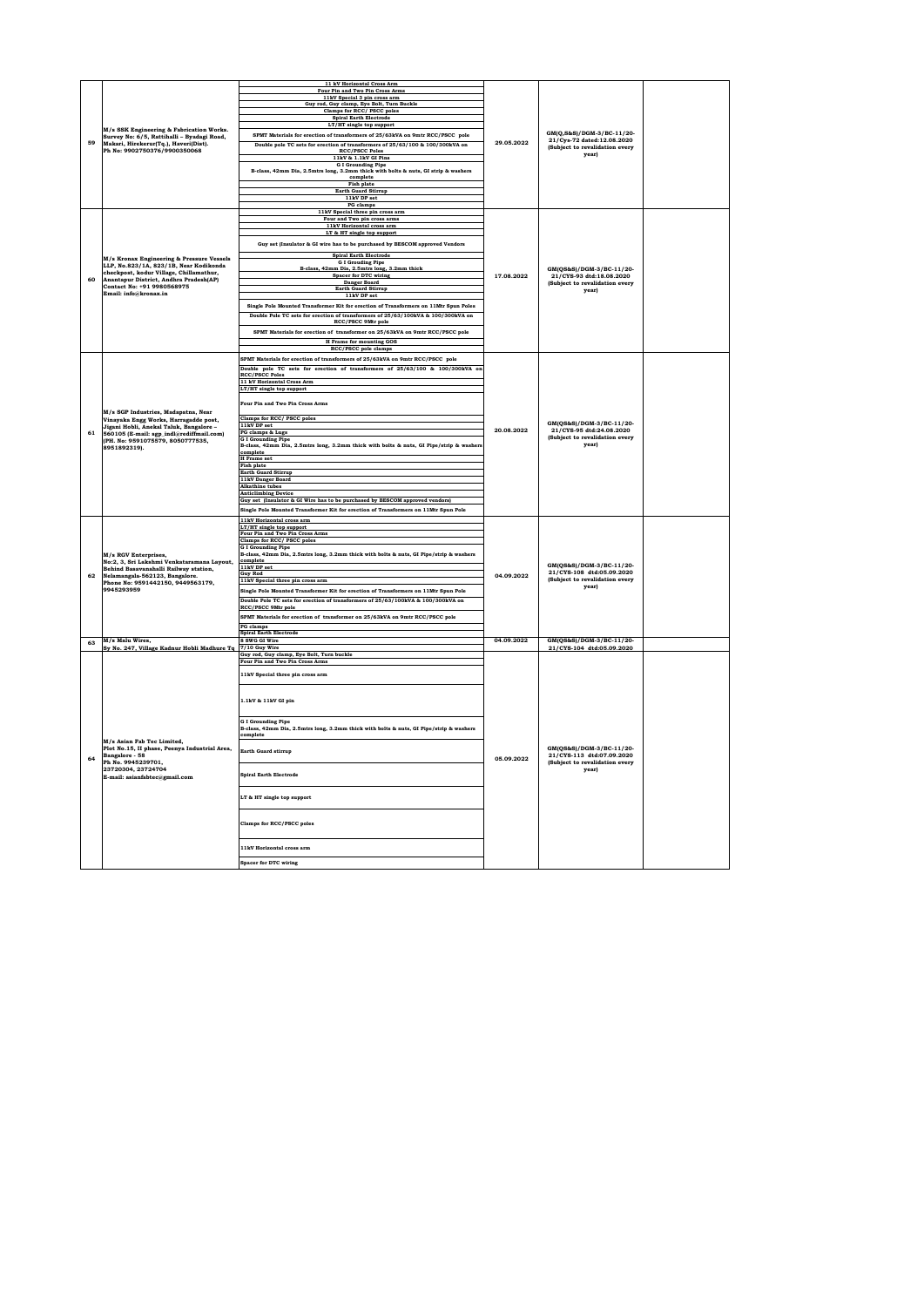|    |                                                                                                                                                                                               | 11kV Horizontal cross arm                                                                                                                                                                                                 |            |                                                                                                  |                                                                        |
|----|-----------------------------------------------------------------------------------------------------------------------------------------------------------------------------------------------|---------------------------------------------------------------------------------------------------------------------------------------------------------------------------------------------------------------------------|------------|--------------------------------------------------------------------------------------------------|------------------------------------------------------------------------|
|    |                                                                                                                                                                                               | Four and Two pin cross arms                                                                                                                                                                                               |            |                                                                                                  |                                                                        |
|    |                                                                                                                                                                                               |                                                                                                                                                                                                                           |            |                                                                                                  |                                                                        |
|    |                                                                                                                                                                                               | 11kV Special three pin cross arm                                                                                                                                                                                          |            |                                                                                                  |                                                                        |
|    |                                                                                                                                                                                               | Clamps for RCC/ PSCC poles<br>Double Pole TC sets for erection of transformers of 25/63/100kVA & 100/300kVA on                                                                                                            |            |                                                                                                  |                                                                        |
|    |                                                                                                                                                                                               | RCC/PSCC 9Mtr pole                                                                                                                                                                                                        |            |                                                                                                  |                                                                        |
|    |                                                                                                                                                                                               | SPMT Materials for erection of transformer on 25/63kVA on 9mtr RCC/PSCC pole                                                                                                                                              |            |                                                                                                  |                                                                        |
|    | M/s Sahara Industries,                                                                                                                                                                        | Single Pole Mounted Transformer Kit for erection of Transformers on 11Mtr Spun Poles<br>LT & HT single top support                                                                                                        |            |                                                                                                  |                                                                        |
| 65 | 945,946,947,948/3,5,6, Ground Floor, Opp<br>Vani College, Hiriyur, Chitradurga, Karnataka                                                                                                     |                                                                                                                                                                                                                           | 05.09.2022 | GM(QS&S)/DGM-3/BC-11/20-<br>21/CYS-114 dtd:07.09.2020                                            |                                                                        |
|    | Ph No: 9845383726                                                                                                                                                                             | <b>Guy Rod</b>                                                                                                                                                                                                            |            | (Subject to revalidation every<br>vearl                                                          |                                                                        |
|    |                                                                                                                                                                                               | <b>H</b> Frame set                                                                                                                                                                                                        |            |                                                                                                  |                                                                        |
|    |                                                                                                                                                                                               | <b>Fish plate</b>                                                                                                                                                                                                         |            |                                                                                                  |                                                                        |
|    |                                                                                                                                                                                               | <b>Earth Guard Stirrup</b>                                                                                                                                                                                                |            |                                                                                                  |                                                                        |
|    |                                                                                                                                                                                               | <b>Spiral Earth Electrode</b>                                                                                                                                                                                             |            |                                                                                                  |                                                                        |
|    |                                                                                                                                                                                               | <b>GI</b> Grounding Pipe<br>B-class, 42mm Dia, 2.5mtrs long, 3.2mm thick with bolts & nuts, GI strip & washers                                                                                                            |            |                                                                                                  |                                                                        |
|    |                                                                                                                                                                                               | 11kV Danger Board                                                                                                                                                                                                         |            |                                                                                                  |                                                                        |
|    |                                                                                                                                                                                               | 11kV DP set                                                                                                                                                                                                               |            |                                                                                                  |                                                                        |
|    |                                                                                                                                                                                               | Four Pin and Two Pin Cross Arms                                                                                                                                                                                           |            |                                                                                                  |                                                                        |
|    |                                                                                                                                                                                               | LT/HT single top support                                                                                                                                                                                                  |            |                                                                                                  |                                                                        |
|    |                                                                                                                                                                                               |                                                                                                                                                                                                                           |            |                                                                                                  |                                                                        |
|    |                                                                                                                                                                                               | Clamps for RCC/ PSCC poles                                                                                                                                                                                                |            |                                                                                                  |                                                                        |
|    |                                                                                                                                                                                               | 11 kV Horizontal Cross Arm                                                                                                                                                                                                |            |                                                                                                  |                                                                        |
|    | M/s Srinivasa Concrete Products, Jagalur<br>Road, Alur Village, Davangere.                                                                                                                    | 11kV Special three pin cross arm                                                                                                                                                                                          |            | GM(QS&S)/DGM-3/BC-11/20-                                                                         |                                                                        |
| 66 | (Ph No: 9448213045, 8553502125)<br>(E-mail:                                                                                                                                                   | SPMT Materials for erection of transformers of 25/63kVA on 9mtr RCC/PSCC pole                                                                                                                                             | 05.09.2022 | 21/CYS-119 dtd:10.09.2020<br>(Subject to revalidation every                                      |                                                                        |
|    | SriSrinivasaelectricals16@gmail.com)                                                                                                                                                          | Double pole TC sets for erection of transformers of 25/63/100 & 100/300kVA on<br><b>RCC/PSCC Poles</b>                                                                                                                    |            | year)                                                                                            |                                                                        |
|    |                                                                                                                                                                                               | Single Pole Mounted Transformer Kit for erection of Transformers on 11Mtr Spun Pole<br><b>GI</b> Grounding Pipe                                                                                                           |            |                                                                                                  |                                                                        |
|    |                                                                                                                                                                                               | B-class, 42mm Dia, 2.5mtrs long, 3.2mm thick with bolts & nuts, GI strip & washer<br>complete                                                                                                                             |            |                                                                                                  |                                                                        |
|    |                                                                                                                                                                                               | <b>Guy Rod</b><br>Earth Guard Stirrup                                                                                                                                                                                     |            |                                                                                                  |                                                                        |
|    |                                                                                                                                                                                               | <b>Spiral Earth Electrode</b><br>Guy set (Insulator & GI Wire has to be purchased by BESCOM approved vendors)                                                                                                             |            |                                                                                                  |                                                                        |
|    |                                                                                                                                                                                               | H - frame set for mounting GOS frame<br>11kV DP set                                                                                                                                                                       |            |                                                                                                  |                                                                        |
|    |                                                                                                                                                                                               | Double Pole TC sets for erection of transformers of 25/63/100kVA & 100/300kVA on<br>RCC/PSCC 9Mtr pole<br><b>G I Grounding Pipe</b><br>B-class, 42mm Dia, 2.5mtrs long, 3.2mm thick with bolts & nuts, GI strip & washers |            |                                                                                                  |                                                                        |
|    |                                                                                                                                                                                               | complete<br>11kV DP set                                                                                                                                                                                                   |            | GM(QS&S)/DGM-3/BC-11/20-<br>21/CYS-123 dtd:15.09.2020<br>(Subject to revalidation every<br>year) |                                                                        |
|    | Sri Ganapathi Industries,                                                                                                                                                                     | SPMT Materials for erection of transformer on 25/63kVA on 9mtr RCC/PSCC pole                                                                                                                                              |            |                                                                                                  |                                                                        |
| 67 | Sri Ganapathi, No:42, Venkata Reddy Layout,<br>Doddakallasandra (Behind Syndicate Bank),<br>Kanakapura Main Road, Bangalore - 560062<br>Ph No: 080-65679858/59<br>E-mail: sgindfour@gmail.com | Single Pole Mounted Transformer Kit for erection of Transformers on 11Mtr Spun Poles                                                                                                                                      | 05.09.2022 |                                                                                                  |                                                                        |
|    |                                                                                                                                                                                               | Clamps for RCC/ PSCC poles<br>11kV Horizontal cross arm                                                                                                                                                                   |            |                                                                                                  |                                                                        |
|    |                                                                                                                                                                                               | LT & HT single top support<br>Four and Two pin cross arms                                                                                                                                                                 |            |                                                                                                  |                                                                        |
|    |                                                                                                                                                                                               | 11kV Special three pin cross arm                                                                                                                                                                                          |            |                                                                                                  |                                                                        |
|    |                                                                                                                                                                                               | <b>Fish Plate</b>                                                                                                                                                                                                         |            |                                                                                                  |                                                                        |
|    |                                                                                                                                                                                               | <b>Guy Rod</b><br><b>Spiral Earth Electrode</b>                                                                                                                                                                           |            |                                                                                                  |                                                                        |
|    |                                                                                                                                                                                               | <b>H</b> Frame for mounting GOS<br>11kV 200A Single Break GOS                                                                                                                                                             |            |                                                                                                  |                                                                        |
|    | M/s Mangalam Pipes Pvt Ltd., Plot No:241-C,<br>1st stage, Sompura Industrial Area,                                                                                                            | <b>High Density Polyethylene (HDPE)</b><br>Pipes : PE 80 PN 6 DN 63 to 160mm                                                                                                                                              | 16.05.2021 | GM(QS&S)/DGM-3/BC-11/18-                                                                         | 16.05.2021<br>GM(QS&S)/DGM-3/BC-<br>11/20-21/CYS-133                   |
| 68 | Nidavanda Village, Hobli - Sompura,<br>Nelamangala Taluk, Banglaore<br>(Email - mangalampipes@gmail.com)                                                                                      | <b>High Density Polyethylene (HDPE)</b><br>Pipes : PE 80 PN 6 DN 180 to 250mm                                                                                                                                             | 31.01.2023 | 19/CYS-87 dtd:03.08.2018<br>(Subject to revalidation every<br>year)                              | dtd:30.09.2020<br>25.09.2021<br>GM(QS&S)/DGM-3/BC-<br>11/20-21/CYS-133 |
|    |                                                                                                                                                                                               | Single Pole Mounted Transformer Kit for erection of Transformers on 11Mtr Spun Pole                                                                                                                                       |            |                                                                                                  | dtd:30.09.2020                                                         |
|    |                                                                                                                                                                                               | SPMT Materials for erection of transformers of 25/63kVA on 9mtr RCC/PSCC pole                                                                                                                                             |            |                                                                                                  |                                                                        |
|    |                                                                                                                                                                                               |                                                                                                                                                                                                                           |            |                                                                                                  |                                                                        |
|    |                                                                                                                                                                                               | Double pole TC sets for erection of transformers of 25/63/100 & 100/300kVA on<br><b>RCC/PSCC Poles</b>                                                                                                                    |            |                                                                                                  |                                                                        |
|    |                                                                                                                                                                                               |                                                                                                                                                                                                                           |            |                                                                                                  |                                                                        |
|    |                                                                                                                                                                                               | 11kV DP set                                                                                                                                                                                                               |            |                                                                                                  |                                                                        |
|    |                                                                                                                                                                                               | 11 kV Horizontal Cross Arm                                                                                                                                                                                                |            |                                                                                                  |                                                                        |
|    |                                                                                                                                                                                               | 4 Pin and 2 Pin Cross Arms                                                                                                                                                                                                |            |                                                                                                  |                                                                        |
|    |                                                                                                                                                                                               | 11 kV Horizontal Cross Arm                                                                                                                                                                                                |            |                                                                                                  |                                                                        |
|    |                                                                                                                                                                                               | Clamps for RCC/ PSCC poles                                                                                                                                                                                                |            |                                                                                                  |                                                                        |
|    |                                                                                                                                                                                               |                                                                                                                                                                                                                           |            |                                                                                                  |                                                                        |
|    |                                                                                                                                                                                               | <b>Spiral Earth Electrode</b>                                                                                                                                                                                             |            |                                                                                                  |                                                                        |
|    |                                                                                                                                                                                               | LT/HT single top support                                                                                                                                                                                                  |            |                                                                                                  |                                                                        |
|    | M/s Gautamesh Industries, 8B, 3rd Cross,<br>Magadi Main Raod, Manjunatha Industrial                                                                                                           | 11kV Special 3 pin cross arm                                                                                                                                                                                              |            | GM(QS&S)/DGM-3/BC-11/20-<br>21/CYS-136 dtd: 13.10.2020                                           |                                                                        |
| 69 | Area, Mahadeshwaranagar, Bangalore-560 091<br>(Ph No: 080-23486963)                                                                                                                           | <b>Earth Guard Stirrup</b>                                                                                                                                                                                                | 13.10.2022 | (Subject to revalidation every<br>year)                                                          |                                                                        |
|    |                                                                                                                                                                                               | <b>GI</b> Grounding Pipe<br>B-class, 42mm Dia, 2.5mtrs long, 3.2mm thick with bolts & nuts, GI strip & washers<br>omnlete                                                                                                 |            |                                                                                                  |                                                                        |
|    |                                                                                                                                                                                               | Guy set (Insulator & GI Wire has to be purchased by BESCOM approved vendors)                                                                                                                                              |            |                                                                                                  |                                                                        |
|    |                                                                                                                                                                                               | Strain Clamps for 70/90 kN Disc Insulator                                                                                                                                                                                 |            |                                                                                                  |                                                                        |
|    |                                                                                                                                                                                               |                                                                                                                                                                                                                           |            |                                                                                                  |                                                                        |
|    |                                                                                                                                                                                               | PG clamps                                                                                                                                                                                                                 |            |                                                                                                  |                                                                        |
|    |                                                                                                                                                                                               | 11kV 200A Single Break GOS                                                                                                                                                                                                |            |                                                                                                  |                                                                        |
|    |                                                                                                                                                                                               | 11kV 400A Double Break GOS                                                                                                                                                                                                |            |                                                                                                  |                                                                        |
|    |                                                                                                                                                                                               | 11kV HG Fuse Unit                                                                                                                                                                                                         |            |                                                                                                  |                                                                        |
|    |                                                                                                                                                                                               |                                                                                                                                                                                                                           |            |                                                                                                  |                                                                        |
|    |                                                                                                                                                                                               | 11kV Danger Board                                                                                                                                                                                                         |            |                                                                                                  |                                                                        |
|    |                                                                                                                                                                                               | <b>Fish plate</b>                                                                                                                                                                                                         |            |                                                                                                  |                                                                        |
|    |                                                                                                                                                                                               | <b>Spacers for DTC Wiring</b>                                                                                                                                                                                             |            |                                                                                                  |                                                                        |